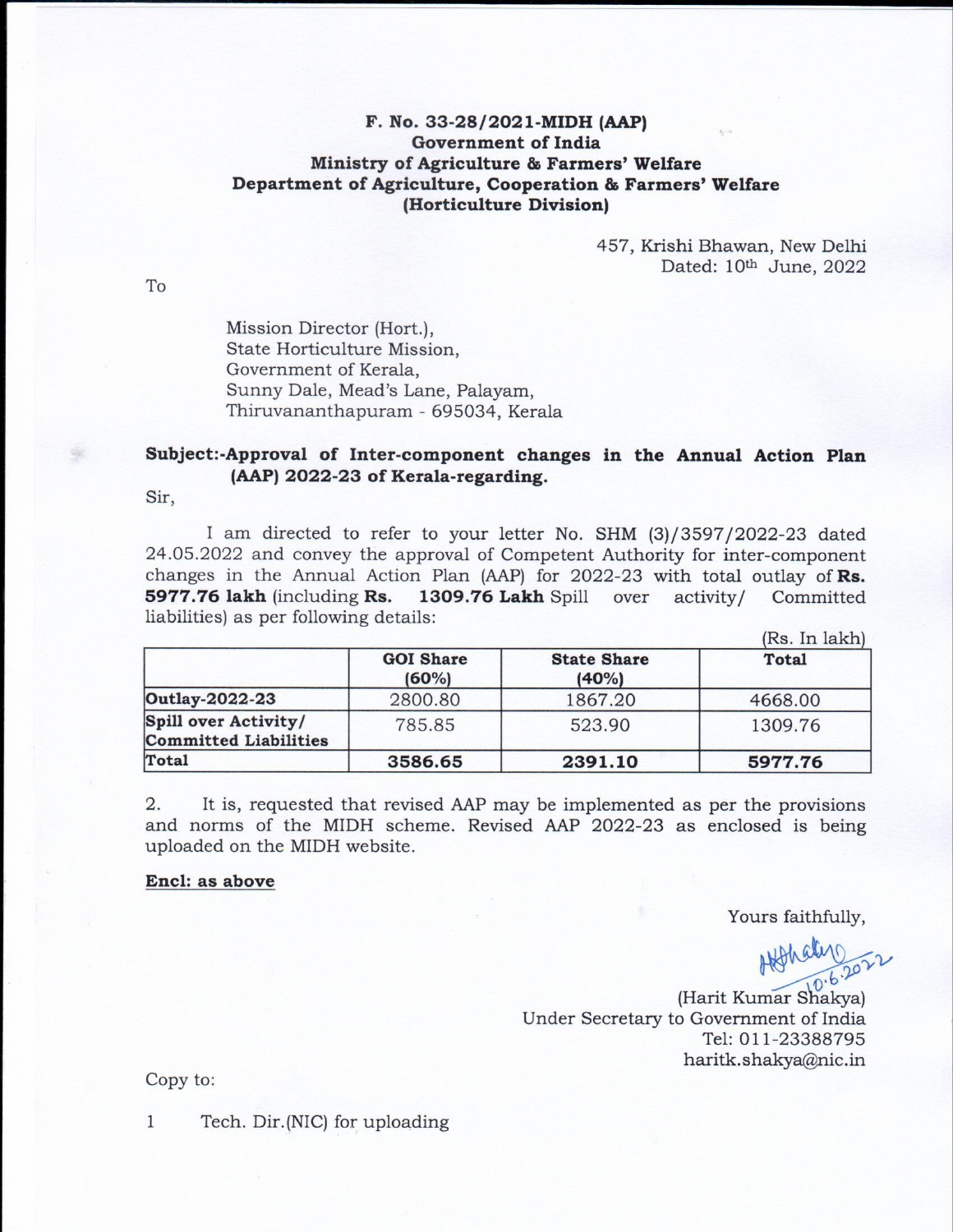4668.00 2800.80 1867.20 0.00 1309.76

## (Rs. in Lakhs) S. No **Activity Maximum** permissible cost Pattern of Assistance Phy **Target** Fin. **Outlay** GOI Share 60% **State Share** 40% Phy **Target** Fin. **Outlay** Remarks 1 2 3 3 4 5 6 7 8 6 I a) Public Sector Rs. 25.00 lakh/ha 100% to public sector limited to Rs 100 1 25.00 15.00 10.00 10.00 1 0.50 Project to be submitted b) Private Sector **RS. 25 lakh/ha unit** 50,000 numbers per hectare of mandated **1** 10.00 6.00 4.00 4.00 Project to be submitted a) Public Sector **Rs. 15 lakh/one ha unit** 2 100% to public sector and in case of **18.00** 18.00 12.00 b) Private Sector **Rs. 15 lakh/one ha unit** propagated fruit plants/tree 18.00 18.00 12.00 2 15.00 <sup>do</sup> a) Public Sector (Up to Rs. 10.00 100% of Public Sector lakh/nursery of 4 ha, on prorata basis 100% of Public Sector **100% of Public Sector** 10.00 0.00 0.00 0.00 Minutes of SLEC meeting to be submitted along with details of (b) Private sector in the Up to Rs. lakh/nursery of 4 ha, on $\vert$ maximum of Rs. 5.00 lakh/nursery. prorata basis 10.00 50% of cost to Private sector subject to a 1 5.00 3.00 2.00 1 5.00 Hi-tech nursery (4ha) lakh/unit and in case of private sector, credit linked back-ended subsidy @ 40% of cost, subject to a maximum of Rs. 40 lakh/unit, for a maximum of 4 ha. as project based activity on prorata basis. Each nursery will produce a minimum of perennial fruit crops/ tree spices/ aromatic trees/plantation crops per year, duly certified for its quality. **Small Nursery (1 ha)**<br>a) Public Sector private sector, credit linked back-ended subsidy @ 50% of cost, subject to a maximum of Rs. 7.50 lakh/unit, as project based activity. Each nursery will produce a minimum of 25,000 numbers of mandated perennial vegetatively propagated fruit plants/tree spices/plantation crops aromatic plants, per year, duly certified for its quality. Upgrading nursery Infrastructure to meet acceditation norms (4 ha) Strengthening of existing Tissue Culture (TC) units Annual Action Plan of Kerala State, 2022-23 Action Plan 2022-23 AAP 2022-23 Spill Over Plantation Infrastructure and Development Production of planting material Public Sector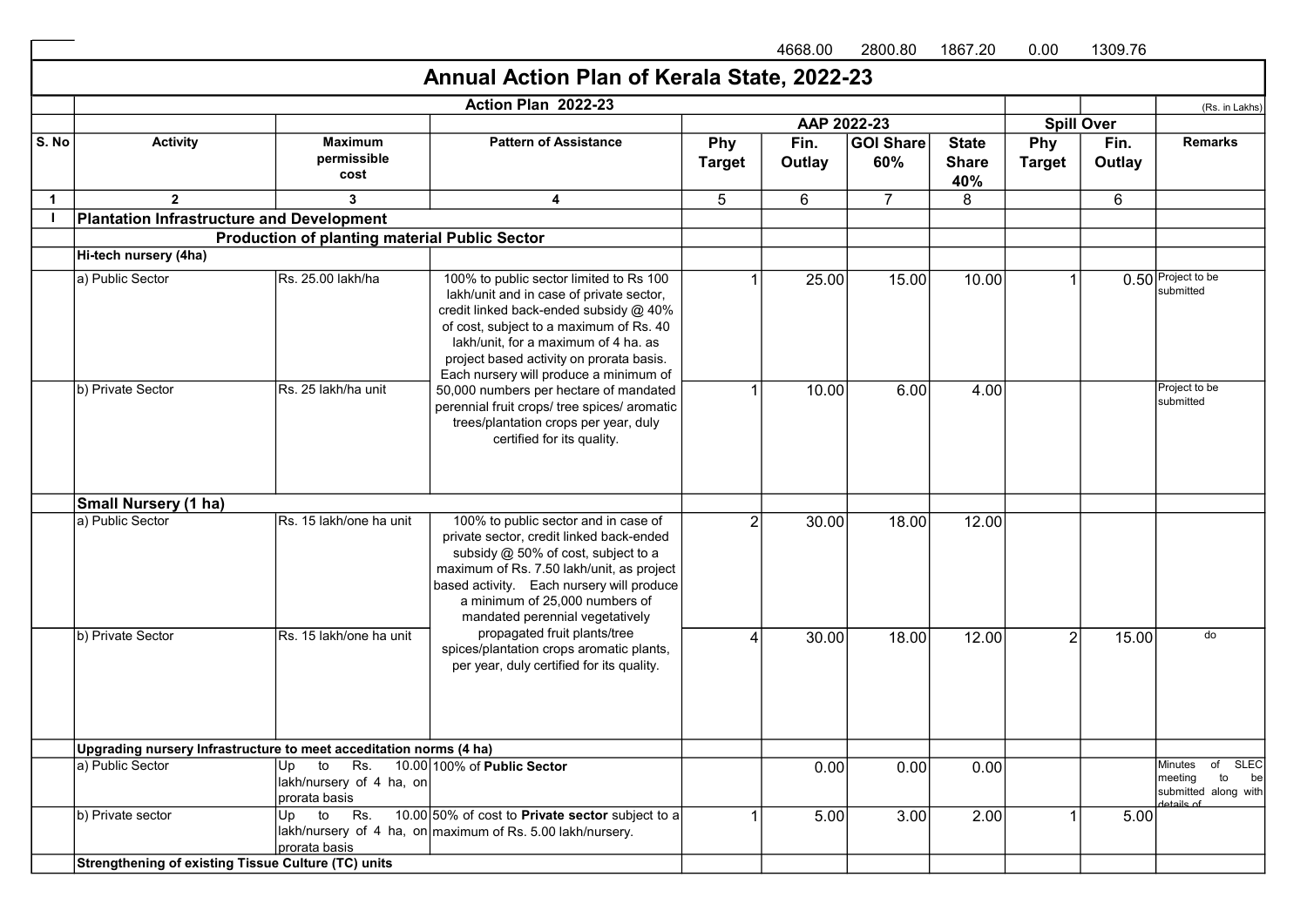| 50% of cost to private sector<br>100% of cost to public sector<br>40% of cost to private sector<br>Seed production for vegetables and spices<br>100% of cost, limited to 5 ha.<br>Output<br>target of seed for each crop will be fixed by<br>the individual state.<br>35% in general areas and 50% in NE &<br>Himalayan States, Tribal Sub Plans (TSP)<br>areas, Andaman & Nicobar &<br>Lakshadweep Islands, limited to 5 ha.<br>Output target of seed for each crop will be<br>fixed by the individual state.<br>100% of cost, limited to 5 ha.<br>Output<br>target of seed for each crop will be fixed by<br>the individual state.<br>35% in general areas and 50% in NE &<br>Himalayan States, Tribal Sub Plans (TSP)<br>areas. Andaman & Nicobar &<br>Lakshadweep Islands, limited to 5 ha. | $\overline{2}$<br>250.00                                                                                                                      | 20.00<br>0.00<br>0.00<br>87.50<br>0.00<br>3.00<br>0.00 | 12.00<br>0.00<br>0.00<br>52.50<br>0.00<br>1.80<br>0.00 | 8.00<br>0.00<br>0.00<br>35.00<br>0.00<br>1.20<br>0.00 | 6.49  | 0.00<br>2.27<br>0.00<br>0.00 | 0.00 Project to be<br>submitted<br>38.89 Project to be<br>submitted                                        |
|-------------------------------------------------------------------------------------------------------------------------------------------------------------------------------------------------------------------------------------------------------------------------------------------------------------------------------------------------------------------------------------------------------------------------------------------------------------------------------------------------------------------------------------------------------------------------------------------------------------------------------------------------------------------------------------------------------------------------------------------------------------------------------------------------|-----------------------------------------------------------------------------------------------------------------------------------------------|--------------------------------------------------------|--------------------------------------------------------|-------------------------------------------------------|-------|------------------------------|------------------------------------------------------------------------------------------------------------|
|                                                                                                                                                                                                                                                                                                                                                                                                                                                                                                                                                                                                                                                                                                                                                                                                 |                                                                                                                                               |                                                        |                                                        |                                                       |       |                              |                                                                                                            |
|                                                                                                                                                                                                                                                                                                                                                                                                                                                                                                                                                                                                                                                                                                                                                                                                 |                                                                                                                                               |                                                        |                                                        |                                                       |       |                              |                                                                                                            |
|                                                                                                                                                                                                                                                                                                                                                                                                                                                                                                                                                                                                                                                                                                                                                                                                 |                                                                                                                                               |                                                        |                                                        |                                                       |       |                              |                                                                                                            |
|                                                                                                                                                                                                                                                                                                                                                                                                                                                                                                                                                                                                                                                                                                                                                                                                 |                                                                                                                                               |                                                        |                                                        |                                                       |       |                              |                                                                                                            |
|                                                                                                                                                                                                                                                                                                                                                                                                                                                                                                                                                                                                                                                                                                                                                                                                 |                                                                                                                                               |                                                        |                                                        |                                                       |       |                              |                                                                                                            |
|                                                                                                                                                                                                                                                                                                                                                                                                                                                                                                                                                                                                                                                                                                                                                                                                 |                                                                                                                                               |                                                        |                                                        |                                                       |       |                              |                                                                                                            |
|                                                                                                                                                                                                                                                                                                                                                                                                                                                                                                                                                                                                                                                                                                                                                                                                 |                                                                                                                                               |                                                        |                                                        |                                                       |       |                              |                                                                                                            |
|                                                                                                                                                                                                                                                                                                                                                                                                                                                                                                                                                                                                                                                                                                                                                                                                 |                                                                                                                                               |                                                        |                                                        |                                                       |       |                              |                                                                                                            |
|                                                                                                                                                                                                                                                                                                                                                                                                                                                                                                                                                                                                                                                                                                                                                                                                 |                                                                                                                                               |                                                        |                                                        |                                                       |       |                              |                                                                                                            |
|                                                                                                                                                                                                                                                                                                                                                                                                                                                                                                                                                                                                                                                                                                                                                                                                 |                                                                                                                                               |                                                        |                                                        |                                                       |       |                              |                                                                                                            |
| Output target of seed for each crop will be<br>fixed by the individual state.                                                                                                                                                                                                                                                                                                                                                                                                                                                                                                                                                                                                                                                                                                                   |                                                                                                                                               |                                                        |                                                        |                                                       |       |                              |                                                                                                            |
| Import of planting material for trial & demonstration purpose (By State Government, PSU)                                                                                                                                                                                                                                                                                                                                                                                                                                                                                                                                                                                                                                                                                                        |                                                                                                                                               |                                                        |                                                        |                                                       |       |                              |                                                                                                            |
| 100% of cost for State Govt. PSUs, as<br>project based                                                                                                                                                                                                                                                                                                                                                                                                                                                                                                                                                                                                                                                                                                                                          |                                                                                                                                               | 0.00                                                   | 0.00                                                   | 0.00                                                  |       |                              | do                                                                                                         |
|                                                                                                                                                                                                                                                                                                                                                                                                                                                                                                                                                                                                                                                                                                                                                                                                 |                                                                                                                                               |                                                        |                                                        |                                                       |       |                              |                                                                                                            |
| 100% of cost                                                                                                                                                                                                                                                                                                                                                                                                                                                                                                                                                                                                                                                                                                                                                                                    |                                                                                                                                               |                                                        | 0.00                                                   | 0.00                                                  |       |                              |                                                                                                            |
| 50% of cost                                                                                                                                                                                                                                                                                                                                                                                                                                                                                                                                                                                                                                                                                                                                                                                     |                                                                                                                                               | 0.00                                                   | 0.00                                                   | 0.00                                                  |       | 0.00                         |                                                                                                            |
|                                                                                                                                                                                                                                                                                                                                                                                                                                                                                                                                                                                                                                                                                                                                                                                                 | 264.00                                                                                                                                        | 230.50                                                 | 138.30                                                 | 92.20                                                 | 11.49 | 61.66                        |                                                                                                            |
| Establishment of new gardens / Area Expansion                                                                                                                                                                                                                                                                                                                                                                                                                                                                                                                                                                                                                                                                                                                                                   |                                                                                                                                               |                                                        |                                                        |                                                       |       |                              |                                                                                                            |
| Fruit crops other than cost intensive crops using normal spacing (For a maximum                                                                                                                                                                                                                                                                                                                                                                                                                                                                                                                                                                                                                                                                                                                 |                                                                                                                                               |                                                        |                                                        |                                                       |       |                              |                                                                                                            |
|                                                                                                                                                                                                                                                                                                                                                                                                                                                                                                                                                                                                                                                                                                                                                                                                 |                                                                                                                                               |                                                        |                                                        |                                                       |       |                              |                                                                                                            |
|                                                                                                                                                                                                                                                                                                                                                                                                                                                                                                                                                                                                                                                                                                                                                                                                 |                                                                                                                                               |                                                        |                                                        |                                                       |       |                              |                                                                                                            |
|                                                                                                                                                                                                                                                                                                                                                                                                                                                                                                                                                                                                                                                                                                                                                                                                 |                                                                                                                                               |                                                        |                                                        |                                                       |       |                              |                                                                                                            |
| Maximum of Rs. 1.60 lakh/- per ha. (40%<br>of cost) for meeting the expenditure on                                                                                                                                                                                                                                                                                                                                                                                                                                                                                                                                                                                                                                                                                                              |                                                                                                                                               | 0.00                                                   | 0.00                                                   | 0.00                                                  |       |                              |                                                                                                            |
|                                                                                                                                                                                                                                                                                                                                                                                                                                                                                                                                                                                                                                                                                                                                                                                                 | Fruit crops like Grape, Kiwi, Passion fruit etc.<br>planting material and cost of material for<br>drip irrigation, trellies and INM/IPM, in 3 |                                                        |                                                        |                                                       |       |                              | 0.00<br>installments of 60:20:20 subject to survival<br>rate of 75% in 2 <sup>nd</sup> year and 90% in 3rd |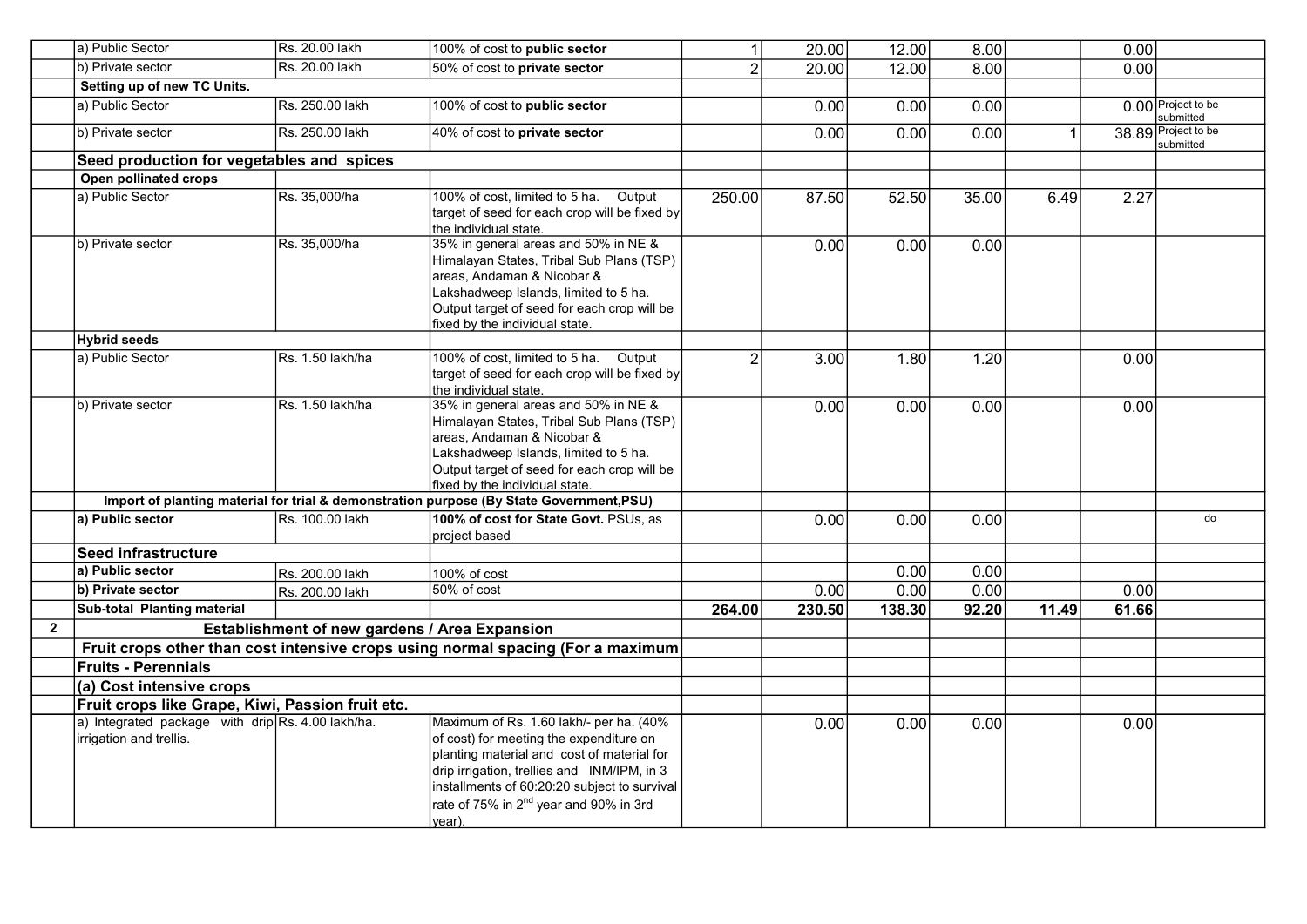| b) Without integration- Dragon<br>Fruit                                   | Rs. 1.25 lakh/ha | Maximum of Rs. 0.50 lakh/ha (40% of<br>cost) for meeting the expenditure on<br>planting material and cost of INM/IPM in<br>three installments of 60:20:20 subject to<br>survival rate of 75% in 2 <sup>nd</sup> year and 90% in<br>3rd year. For (a) and (b) above, in the<br>case of TSP areas, Andaman & Nicobar<br>and Lakshadweep Islands, assistance will<br>be @ 50% of cost. |        | 0.00   | 0.00   | 0.00  |              | 0.00  |  |
|---------------------------------------------------------------------------|------------------|-------------------------------------------------------------------------------------------------------------------------------------------------------------------------------------------------------------------------------------------------------------------------------------------------------------------------------------------------------------------------------------|--------|--------|--------|-------|--------------|-------|--|
| Dragon Fruit                                                              |                  |                                                                                                                                                                                                                                                                                                                                                                                     | 50     | 15.00  | 9.00   | 6.00  | 118.7        | 35.60 |  |
| Sub total                                                                 |                  |                                                                                                                                                                                                                                                                                                                                                                                     | 50     | 15.00  | 9.00   | 6.00  | 118.7        | 35.60 |  |
| Maintenance without Integration                                           |                  |                                                                                                                                                                                                                                                                                                                                                                                     |        |        |        |       |              |       |  |
| 1st Year                                                                  |                  |                                                                                                                                                                                                                                                                                                                                                                                     | 50     | 5.00   | 3.00   | 2.00  |              | 0.00  |  |
| 2nd Year                                                                  |                  |                                                                                                                                                                                                                                                                                                                                                                                     |        | 0.00   | 0.00   | 0.00  |              | 0.00  |  |
| Sub total maintainance                                                    |                  |                                                                                                                                                                                                                                                                                                                                                                                     | 50     | 5.00   | 3.00   | 2.00  | $\Omega$     | 0.00  |  |
| ii) Strawberry                                                            |                  |                                                                                                                                                                                                                                                                                                                                                                                     |        |        |        |       |              |       |  |
| a) Integrated package with drip Rs. 2.80 lakh/ha<br>irrigation & mulching |                  | Maximum of Rs. 1.12 lakh/ per ha. (40% of<br>cost) for meeting the expenditure on<br>planting material and cost of material for<br>drip irrigation, mulching and INM/IPM, in<br>one installment.                                                                                                                                                                                    | 20     | 22.40  | 13.44  | 8.96  |              | 0.00  |  |
| b) Without integration                                                    | Rs. 1.25 lakh/ha | Maximum of Rs. 0.50 lakh/ha (40% of<br>cost) for meeting the expenditure on<br>planting material and cost of INM/IPM<br>one installment.<br>For (a) and (b) above, in the case of TSP<br>areas, Andaman & Nicobar and<br>Lakshadweep Islands, assistance will be<br>@ 50% of cost.                                                                                                  | 17     | 8.50   | 5.10   | 3.40  | 55           | 17.54 |  |
| Sub total                                                                 |                  |                                                                                                                                                                                                                                                                                                                                                                                     | 37     | 30.90  | 18.54  | 12.36 | 55           | 17.54 |  |
| iii) Banana (sucker)                                                      |                  |                                                                                                                                                                                                                                                                                                                                                                                     |        |        |        |       |              |       |  |
| Integrated package with Rs. 2.00 lakh/ha<br>la)<br>drip irrigation.       |                  | Maximum of Rs. 0.80 lakh/ha (40% of the<br>cost) for meeting expenditure on planting<br>material, drip irrigation and cost of material<br>for INM/IPM, in 2 installments (75:25).                                                                                                                                                                                                   |        | 0.00   | 0.00   | 0.00  |              | 0.00  |  |
| b) Without integration                                                    | Rs.87,500/ha     | Maximum of Rs. 0.35 lakh/ha (40% of<br>cost) for meeting the expenditure on<br>planting material and cost of INM/IPM in<br>2 installments (75:25). For (a) and (b)<br>above, in the case of TSP areas,<br>Andaman & Nicobar and Lakshadweep<br>Islands, assistance will be $@$ 50% of cost<br>in 2 installments.                                                                    | 500    | 175.00 | 105.00 | 70.00 | 8            | 2.77  |  |
| Sub total                                                                 |                  |                                                                                                                                                                                                                                                                                                                                                                                     | 500.00 | 175.00 | 105.00 | 70.00 | 7.91         | 2.77  |  |
| Maintenance without Integration                                           |                  |                                                                                                                                                                                                                                                                                                                                                                                     |        |        |        |       |              |       |  |
| 1st Year                                                                  |                  |                                                                                                                                                                                                                                                                                                                                                                                     |        | 0.00   | 0.00   | 0.00  |              | 0.00  |  |
| Sub total maintainance                                                    |                  |                                                                                                                                                                                                                                                                                                                                                                                     | 0      | 0.00   | 0.00   | 0.00  | $\mathbf{0}$ | 0.00  |  |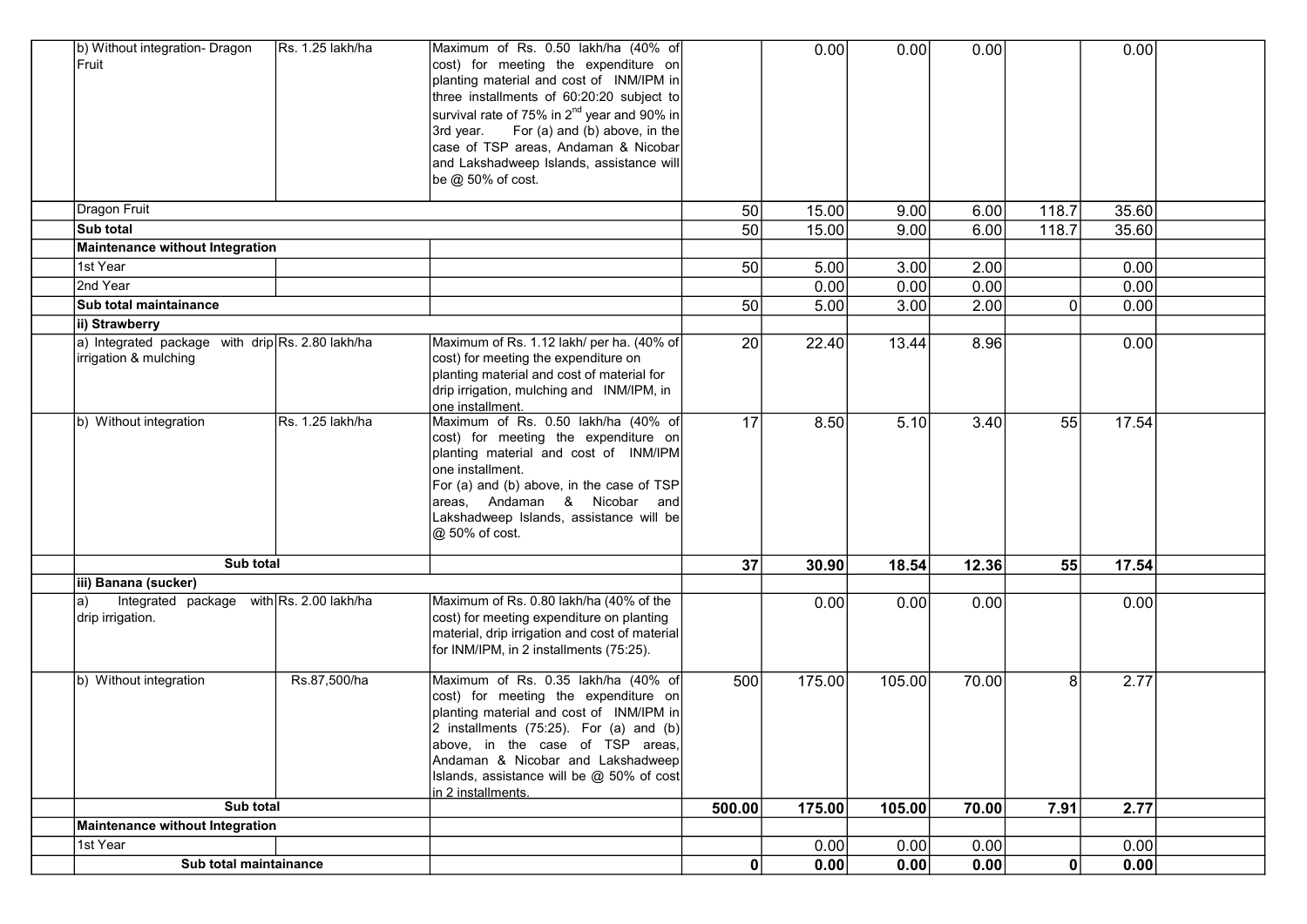| iv ) Pineapple (sucker)                                            |                   |                                                                                                                                                                                                                                                                                                                          |                 |       |        |       |              |      |  |
|--------------------------------------------------------------------|-------------------|--------------------------------------------------------------------------------------------------------------------------------------------------------------------------------------------------------------------------------------------------------------------------------------------------------------------------|-----------------|-------|--------|-------|--------------|------|--|
| Integrated package with Rs. 3.00 lakh/ha<br>a)<br>drip irrigation. |                   | Maximum of Rs. 1.20 lakh/ha (40% of the<br>cost) for meeting expenditure on planting<br>material, drip irrigation and cost of material<br>for INM/IPM, in 2 installments.                                                                                                                                                | 10 <sup>1</sup> | 9.00  | $5.40$ | 3.60  |              | 0.00 |  |
| b) Without integration                                             | Rs.87,500/ha      | Maximum of Rs. 0.35 lakh/ha (40% of<br>cost) for meeting the expenditure on<br>planting material and cost of INM/IPM in<br>2 installments (75:25).<br>For (a) and (b) above, in the case of TSP<br>areas, Andaman & Nicobar and<br>Lakshadweep Islands, assistance will be<br>@ 50% of cost in 2 installments (75:25).   | 250.00          | 87.50 | 52.50  | 35.00 | 15.69        | 5.49 |  |
| Sub total                                                          |                   |                                                                                                                                                                                                                                                                                                                          | 260.00          | 96.50 | 57.90  | 38.60 | 15.69        | 5.49 |  |
| Maintenance without Integration                                    |                   |                                                                                                                                                                                                                                                                                                                          |                 |       |        |       |              |      |  |
| 1st Year                                                           |                   |                                                                                                                                                                                                                                                                                                                          |                 | 0.00  | 0.00   | 0.00  |              | 0.00 |  |
| Sub total maintainance                                             |                   |                                                                                                                                                                                                                                                                                                                          | $\mathbf{0}$    | 0.00  | 0.00   | 0.00  | $\mathbf{0}$ | 0.00 |  |
| v) Banana (TC)                                                     |                   |                                                                                                                                                                                                                                                                                                                          |                 |       |        |       |              |      |  |
| a) Integrated package with drip<br>irrigation.                     | Rs. 3.00 lakh/ha  | Maximum of Rs. 1.20 lakh/ha (40 % of<br>cost) for meeting the expenditure on<br>planting material and cost of material for<br>drip system, INM/IPM etc., in 2<br>installments (75:25).                                                                                                                                   |                 | 0.00  | 0.00   | 0.00  |              | 0.00 |  |
| b) Without integration                                             | Rs. 1.25 lakh/ha. | Max. of Rs. 0.50 lakh per ha, (40% of cost)<br>for meeting the expenditure on planting<br>material and cost of INM/IPM in 2<br>installments (75:25).<br>For (a) and (b) above, in the case of TSP<br>areas, Andaman & Nicobar and<br>Lakshadweep Islands, assistance will be<br>@ 50% of cost in 2 installments (75:25). |                 | 0.00  | 0.00   | 0.00  | 2.30         | 0.86 |  |
| Sub total                                                          |                   |                                                                                                                                                                                                                                                                                                                          | 0.00            | 0.00  | 0.00   | 0.00  | 2.30         | 0.86 |  |
| Maintenance without Integration                                    |                   |                                                                                                                                                                                                                                                                                                                          |                 |       |        |       |              |      |  |
| 1st Year                                                           |                   |                                                                                                                                                                                                                                                                                                                          |                 | 0.00  | 0.00   | 0.00  |              | 0.00 |  |
| Sub total maintainance                                             |                   |                                                                                                                                                                                                                                                                                                                          | 0.00            | 0.00  | 0.00   | 0.00  |              | 0.00 |  |
| vii) Papaya                                                        |                   |                                                                                                                                                                                                                                                                                                                          |                 |       |        |       |              |      |  |
| a) Integrated package with drip<br>irrigation.                     | Rs. 2.00 lakh/ha. | Maximum of Rs. 0.80 lakh/ha (40% of the<br>cost) for meeting expenditure on planting<br>material, drip irrigation and cost of material<br>for INM/IPM, in 2 installments (75:25).                                                                                                                                        | 15              | 9.00  | 5.40   | 3.60  |              |      |  |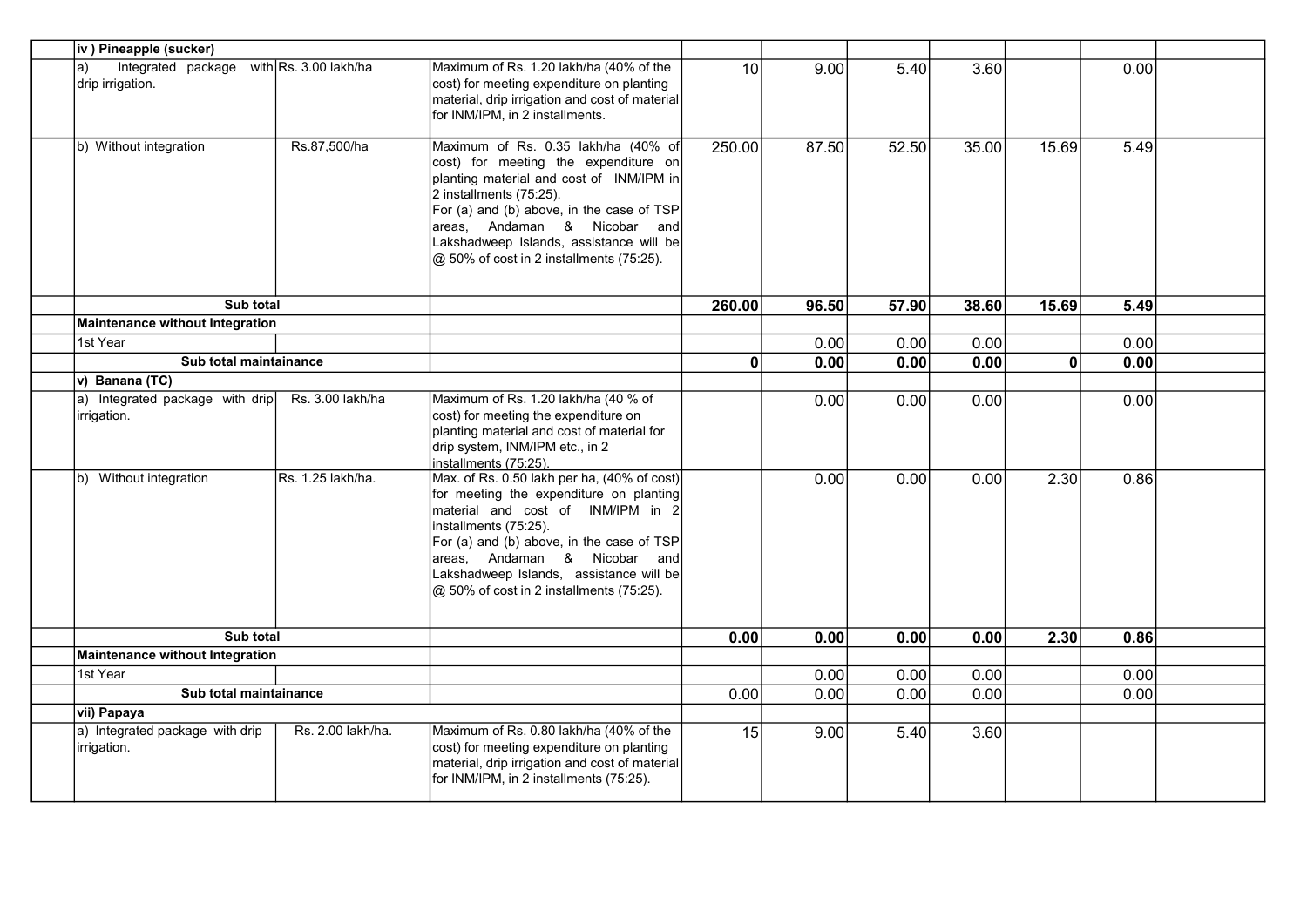| b) Without integration                                               | Rs. 60,000/ha    | Maximum of Rs. 0.30 lakh/ha (50 % of<br>cost) for meeting the expenditure on<br>planting material and cost of INM/IPM in 2<br>installments (75:25).<br>For (a) and (b) above, in the case of NE<br>and Himalayan States, TSP areas,<br>Andaman & Nicobar and Lakshadweep<br>Islands, assistance will be @ 50% of cost<br>in 2 installments (75:25). | 50.0            | 11.25 | 6.75  | 4.50  | 4.48         | 1.09  |  |
|----------------------------------------------------------------------|------------------|-----------------------------------------------------------------------------------------------------------------------------------------------------------------------------------------------------------------------------------------------------------------------------------------------------------------------------------------------------|-----------------|-------|-------|-------|--------------|-------|--|
| Sub total                                                            |                  |                                                                                                                                                                                                                                                                                                                                                     | 65.00           | 20.25 | 12.15 | 8.10  | 4.48         | 1.09  |  |
| 1st Year Maintenance With Integration                                |                  |                                                                                                                                                                                                                                                                                                                                                     | 5.00            | 1.00  | 0.60  | 0.40  |              |       |  |
| Maintenance without Integration                                      |                  |                                                                                                                                                                                                                                                                                                                                                     |                 |       |       |       |              |       |  |
| 1st Year                                                             |                  |                                                                                                                                                                                                                                                                                                                                                     | 50              | 3.75  | 2.25  | 1.50  |              | 0.00  |  |
| <b>Sub total maintainance</b>                                        |                  |                                                                                                                                                                                                                                                                                                                                                     | 55              | 4.75  | 2.85  | 1.90  | $\mathbf{0}$ | 0     |  |
| (b) Fruit crops other than cost intensive crops using normal spacing |                  |                                                                                                                                                                                                                                                                                                                                                     |                 |       |       |       |              |       |  |
| a) Integrated package with drip<br>irrigation                        | Rs. 1.00 lakh/ha | Maximum of Rs. 0.40 lakh/ ha. (40% of<br>cost) for meeting the expenditure on<br>planting material, cost of drip system,<br>INM/IPM, canopy management etc in 3<br>installments of 60:20:20 subject to survival<br>rate of 75% in 2nd year & 90% in 3rd year<br>for perennial crops and for non perennial<br>crops in 2 installments of 75:25.      | 20              | 7.20  | 4.32  | 2.88  |              |       |  |
| b) Without Integration                                               | Rs. 60,000/ha    | Maximum of Rs. 0.30 lakh/ha (50 % of<br>cost) for meeting the expenditure on<br>planting material and cost of INM/IPM in 3<br>installments of 60:20:20.                                                                                                                                                                                             |                 | 0.00  | 0.00  | 0.00  |              |       |  |
| Mango                                                                |                  |                                                                                                                                                                                                                                                                                                                                                     | 50.0            | 9.00  | 5.40  | 3.60  |              |       |  |
| Jack fruit                                                           |                  |                                                                                                                                                                                                                                                                                                                                                     | 100.0           | 18.00 | 10.80 | 7.20  | 25.56        | 4.60  |  |
| Avacado                                                              |                  |                                                                                                                                                                                                                                                                                                                                                     | 40.0            | 7.20  | 4.32  | 2.88  | 14.56        | 2.62  |  |
| Rambutan                                                             |                  |                                                                                                                                                                                                                                                                                                                                                     | 100.0           | 18.00 | 10.80 | 7.20  | 7.83         | 1.41  |  |
| Passion fruit                                                        |                  |                                                                                                                                                                                                                                                                                                                                                     | 43.0            | 7.74  | 4.64  | 3.10  | 22.00        | 3.96  |  |
| Mangosteen                                                           |                  |                                                                                                                                                                                                                                                                                                                                                     | 10.0            | 1.80  | 1.08  | 0.72  | 12.39        | 2.23  |  |
| Aonla                                                                |                  |                                                                                                                                                                                                                                                                                                                                                     | 7.0             | 1.26  | 0.76  | 0.50  | 1.61         | 0.29  |  |
| Garcinia                                                             |                  |                                                                                                                                                                                                                                                                                                                                                     | 10.0            | 1.80  | 1.08  | 0.72  |              |       |  |
| Jamun                                                                |                  |                                                                                                                                                                                                                                                                                                                                                     |                 | 0.00  | 0.00  | 0.00  | 1.94         | 0.35  |  |
| Sub total                                                            |                  |                                                                                                                                                                                                                                                                                                                                                     | 380             | 72.00 | 43.20 | 28.80 | 86           | 15.46 |  |
| <b>Maintenance without Integration</b>                               |                  |                                                                                                                                                                                                                                                                                                                                                     |                 |       |       |       |              |       |  |
| 1st Year                                                             |                  |                                                                                                                                                                                                                                                                                                                                                     |                 |       |       |       |              |       |  |
| Mango                                                                |                  |                                                                                                                                                                                                                                                                                                                                                     | 20 <sub>1</sub> | 1.20  | 0.72  | 0.48  |              |       |  |
| Jack fruit                                                           |                  |                                                                                                                                                                                                                                                                                                                                                     | 150             | 9.00  | 5.40  | 3.60  |              |       |  |
| Avacado                                                              |                  |                                                                                                                                                                                                                                                                                                                                                     | 15              | 0.90  | 0.54  | 0.36  |              |       |  |
| Rambutan                                                             |                  |                                                                                                                                                                                                                                                                                                                                                     | 95              | 5.70  | 3.42  | 2.28  |              |       |  |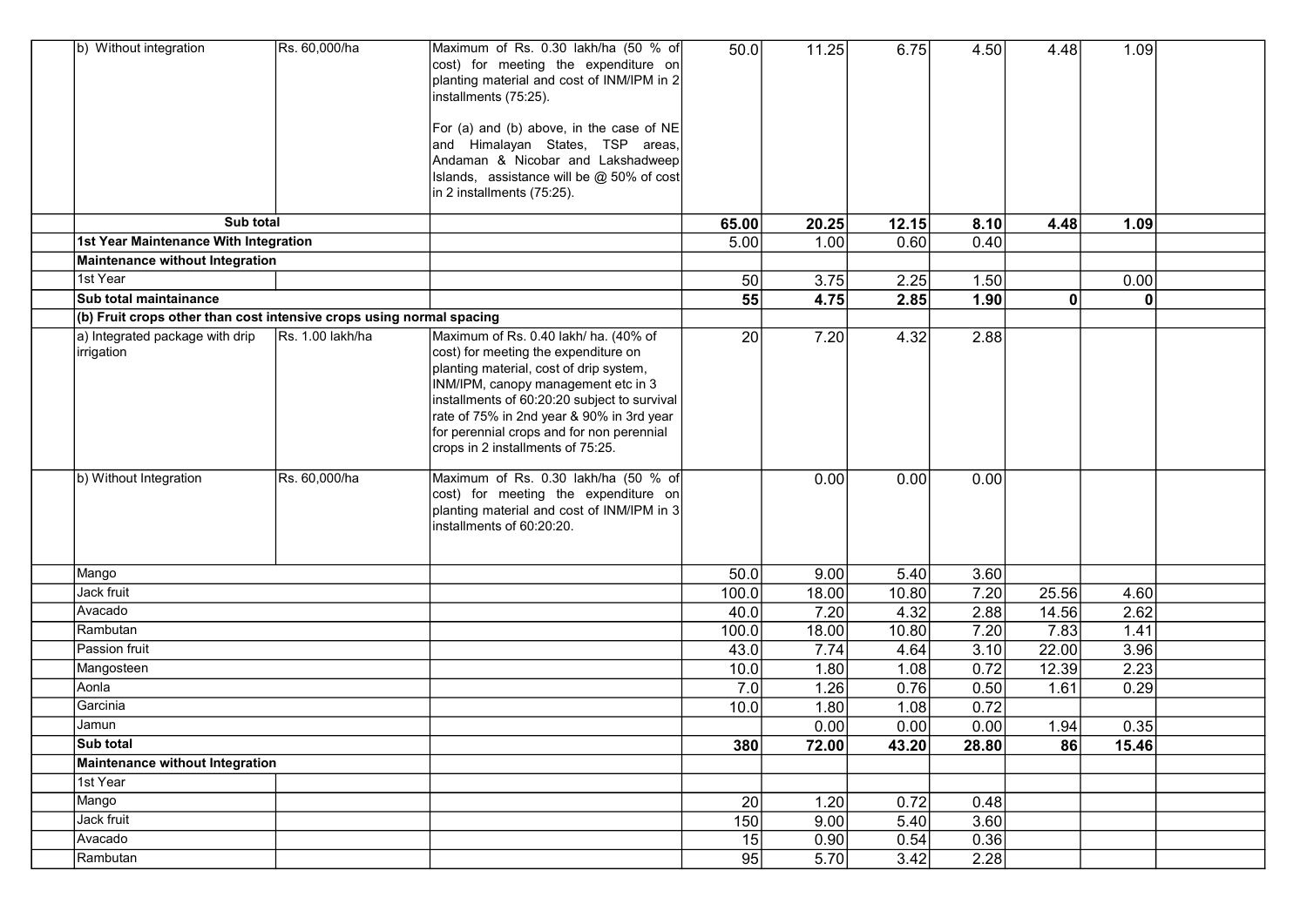|                         | Passion fruit                                                |                  |                                                                                                                                                                                                                                                                             | 50                  | 3.00   | 1.80   | 1.20  |       |       |  |
|-------------------------|--------------------------------------------------------------|------------------|-----------------------------------------------------------------------------------------------------------------------------------------------------------------------------------------------------------------------------------------------------------------------------|---------------------|--------|--------|-------|-------|-------|--|
|                         | Mangosteen                                                   |                  |                                                                                                                                                                                                                                                                             | 15                  | 0.90   | 0.54   | 0.36  |       |       |  |
|                         | Aonla                                                        |                  |                                                                                                                                                                                                                                                                             |                     | 0.00   | 0.00   | 0.00  |       |       |  |
|                         | Garcinia                                                     |                  |                                                                                                                                                                                                                                                                             | 10                  | 0.60   | 0.36   | 0.24  |       |       |  |
|                         | Jamun                                                        |                  |                                                                                                                                                                                                                                                                             |                     | 0.00   | 0.00   | 0.00  |       | 0.00  |  |
|                         | 2nd Year                                                     |                  |                                                                                                                                                                                                                                                                             |                     | 0.00   |        |       |       |       |  |
|                         | Jack fruit                                                   |                  |                                                                                                                                                                                                                                                                             | 15.00               | 0.90   | 0.54   | 0.36  |       | 0.00  |  |
|                         | Sub total maintainance                                       |                  |                                                                                                                                                                                                                                                                             | 370.00              | 22.20  | 13.32  | 8.88  | 0.00  | 0.00  |  |
| $\overline{\mathbf{3}}$ | Vegetable (For maximum area of 2 ha per beneficiary)         |                  |                                                                                                                                                                                                                                                                             |                     |        |        |       |       |       |  |
|                         | Hybrid                                                       | Rs.50,000/ha     | 40% of cost in general areas                                                                                                                                                                                                                                                | 1215                | 243.00 | 145.80 | 97.20 | 25.00 | 5.00  |  |
|                         | Sub-total                                                    |                  |                                                                                                                                                                                                                                                                             | 1215.00             | 243.00 | 145.80 | 97.20 | 25.00 | 5.00  |  |
|                         | Flowers (For a maximum of 2 ha per beneficiary)              |                  |                                                                                                                                                                                                                                                                             |                     |        |        |       |       |       |  |
|                         | <b>Cut flowers</b>                                           |                  |                                                                                                                                                                                                                                                                             |                     |        |        |       |       |       |  |
|                         | <b>Small &amp; Marginal Farmers</b>                          | Rs. 1.00 lakh/ha | 40% of cost                                                                                                                                                                                                                                                                 | 80.0                | 32.00  | 19.20  | 12.80 | 4.95  | 1.98  |  |
|                         | Other farmers                                                | do               | 25% of the cost                                                                                                                                                                                                                                                             |                     | 0.00   | 0.00   | 0.00  |       | 0.00  |  |
|                         | <b>Bulbulous flowers</b>                                     |                  |                                                                                                                                                                                                                                                                             |                     |        |        |       |       |       |  |
|                         | <b>Small &amp; Marginal Farmers</b>                          | Rs. 1.50 lakh/ha | 40 % of the cost                                                                                                                                                                                                                                                            |                     | 0.00   | 0.00   | 0.00  |       | 0.00  |  |
|                         | Other farmers                                                | do               | 25% of cost                                                                                                                                                                                                                                                                 |                     | 0.00   | 0.00   | 0.00  |       | 0.00  |  |
|                         | <b>Loose Flowers</b>                                         |                  |                                                                                                                                                                                                                                                                             |                     |        |        |       |       |       |  |
|                         | <b>Small &amp; Marginal Farmers</b>                          | Rs. 40,000/ha    | 40% of cost                                                                                                                                                                                                                                                                 | 35.0                | 5.60   | 3.36   | 2.24  | 1.22  | 0.195 |  |
|                         | Other farmers                                                | do               | 25% of cost                                                                                                                                                                                                                                                                 |                     | 0.00   | 0.00   | 0.00  |       | 0.00  |  |
|                         | <b>Sub-total flowers</b>                                     |                  |                                                                                                                                                                                                                                                                             | 115.0               | 37.60  | 22.56  | 15.04 | 6.17  | 2.18  |  |
|                         | Spices (For a maximum area of 4 ha per beneficiary)          |                  |                                                                                                                                                                                                                                                                             |                     |        |        |       |       |       |  |
|                         |                                                              |                  |                                                                                                                                                                                                                                                                             |                     |        |        |       |       |       |  |
|                         | Seed spice and Rhizomatic<br>spices                          | Rs.30,000/ha     | Maximum of Rs. 12,000/- per ha. (40% of<br>cost) for meeting the expenditure on<br>planting material and cost of material for<br>INM/IPM etc).                                                                                                                              | 350                 | 42.00  | 25.20  | 16.80 | 2.75  | 0.33  |  |
|                         | Perennial spices<br>(black pepper)                           | Rs. 50,000/ha    | Maximum of Rs. 20,000/- per ha (@40%<br>of cost) for meeting the expenditure on<br>planting material and cost of material for<br>INM/IPM etc.<br>For (i) and (ii) above, in the case of TSP<br>areas, Andaman and Lakshadweep<br>Islands, assistance will be @ 50% of cost. | $\frac{1001}{1000}$ | 200.20 | 120.12 | 80.08 |       | 0.00  |  |
|                         | <b>Sub-total spices</b>                                      |                  |                                                                                                                                                                                                                                                                             | 1351                | 242.20 | 145.32 | 96.88 | 2.75  | 0.33  |  |
|                         | Aromatic Plants (For a maximum area of 4 ha per beneficiary) |                  |                                                                                                                                                                                                                                                                             |                     |        |        |       |       |       |  |
|                         | (a) Cost intensive aromatic plants Rs. 1,00,000/ha           |                  | 40% of cost, subject to a maximum of<br>Rs.40,000/- per ha, for meeting the<br>expenditure on planting material and cost<br>of material for INM/IPM etc.                                                                                                                    | 30.0                | 12.00  | 7.20   | 4.80  | 12.60 | 5.04  |  |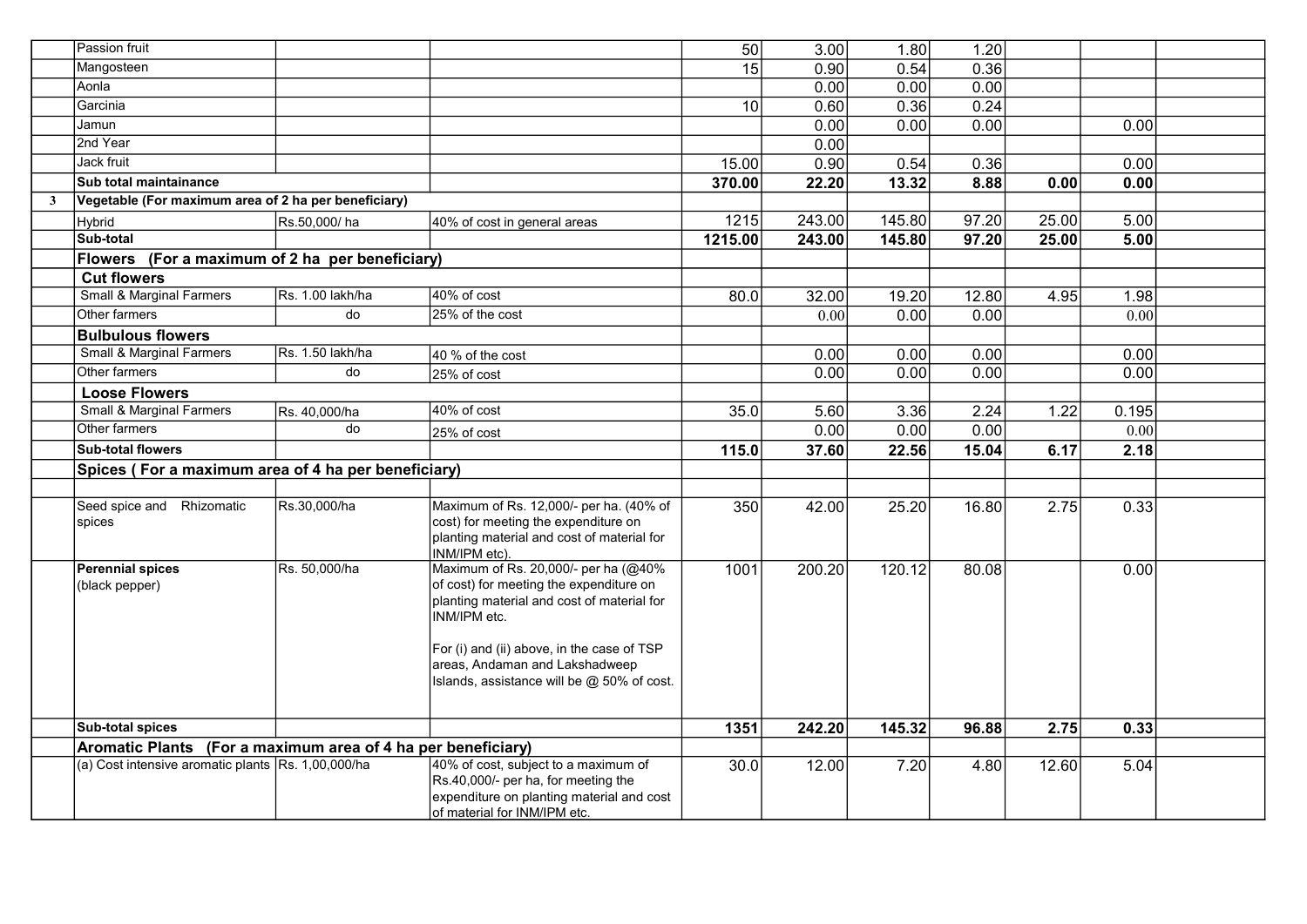| (b) Other aromatic plants                                     | Rs. 40,000/ha    | 40% of cost, subject to a maximum of<br>Rs.16,000/- per ha, for meeting the<br>expenditure on planting material and cost<br>of material for INM/IPM etc.<br>For (i) and (ii) above, in the case of TSP<br>areas, Andaman & Nicobar and<br>Lakshadweep Islands, assistance will be<br>@ 50% of cost.                                                                                                                                                                          | 10.0             | 1.60  | 0.96  | 0.64  |       | 0.00 |  |
|---------------------------------------------------------------|------------------|------------------------------------------------------------------------------------------------------------------------------------------------------------------------------------------------------------------------------------------------------------------------------------------------------------------------------------------------------------------------------------------------------------------------------------------------------------------------------|------------------|-------|-------|-------|-------|------|--|
| <b>Sub-total aromatics</b>                                    |                  |                                                                                                                                                                                                                                                                                                                                                                                                                                                                              | 40.0             | 13.60 | 8.16  | 5.44  | 12.60 | 5.04 |  |
| Plantation crops (For a maximum area of 4 ha per beneficiary) |                  |                                                                                                                                                                                                                                                                                                                                                                                                                                                                              |                  |       |       |       |       |      |  |
| <b>Cashew</b>                                                 |                  |                                                                                                                                                                                                                                                                                                                                                                                                                                                                              |                  |       |       |       |       |      |  |
| a) Integrated package with<br>drip irrigation                 | Rs. 1.00 lakh/ha | Rs. 0.40 lakh per ha (40% of cost) for<br>meeting the expenditure on planting<br>material and cost of material for drip<br>system, INM/IPM etc) in 3 installments of<br>60:20:20 subject to survival rate of 50% in<br>second year and 90% in third year.                                                                                                                                                                                                                    |                  | 0.00  | 0.00  | 0.00  |       | 0.00 |  |
| b) Without integration                                        | Rs. 50,000/ha    | Rs.0.20 lakh per ha (40 % of cost) for<br>meeting the expenditure on planting<br>material and cost of material for INM/IPM<br>in 3 installments of 60:20:20 subject to<br>survival rate of 75% in second year and<br>90% in third year for a maximum area of 4<br>ha per beneficiary.<br>For (a) and (b) above, in the case of TSP<br>areas. Andaman & Nicobar and<br>Lakshadweep Islands assistance will be @<br>50% of cost in 3 installments.                             | 40               | 4.80  | 2.88  | 1.92  |       |      |  |
| ∣Cocoa                                                        |                  |                                                                                                                                                                                                                                                                                                                                                                                                                                                                              |                  |       |       |       |       |      |  |
| a) Integrated package with drip<br><i>irrigation</i>          | Rs. 1.00 lakh/ha | Rs. 0.40 lakh per ha (40% of cost) for<br>meeting the expenditure on planting<br>material and cost of material for drip<br>system, INM/IPM etc) in 3 installments of<br>60:20:20 subject to survival rate of 50% in<br>second year and 90% in third year.                                                                                                                                                                                                                    |                  | 0.00  | 0.00  | 0.00  |       | 0.00 |  |
| b) Without integration                                        | Rs. 50,000/ha    | Rs.0.20 lakh per ha (40 % of cost) for<br>meeting the expenditure on planting<br>material and cost of material for INM/IPM<br>in 3 installments of 60:20:20 subject to<br>survival rate of 75% in second year and<br>90% in third year for a maximum area of 4<br>ha per beneficiary.<br>For (a) and (b) above, in the case of NE<br>and Himalayan States, TSP areas,<br>Andaman & Nicobar and Lakshadweep<br>Islands assistance will be @ 50% of cost<br>in 3 installments. | $\overline{250}$ | 30.00 | 18.00 | 12.00 | 4     | 0.47 |  |
| Sub-total                                                     |                  |                                                                                                                                                                                                                                                                                                                                                                                                                                                                              | 290.00           | 34.80 | 20.88 | 13.92 | 3.92  | 0.47 |  |
| Maintenance Iyear                                             |                  |                                                                                                                                                                                                                                                                                                                                                                                                                                                                              |                  |       |       |       |       |      |  |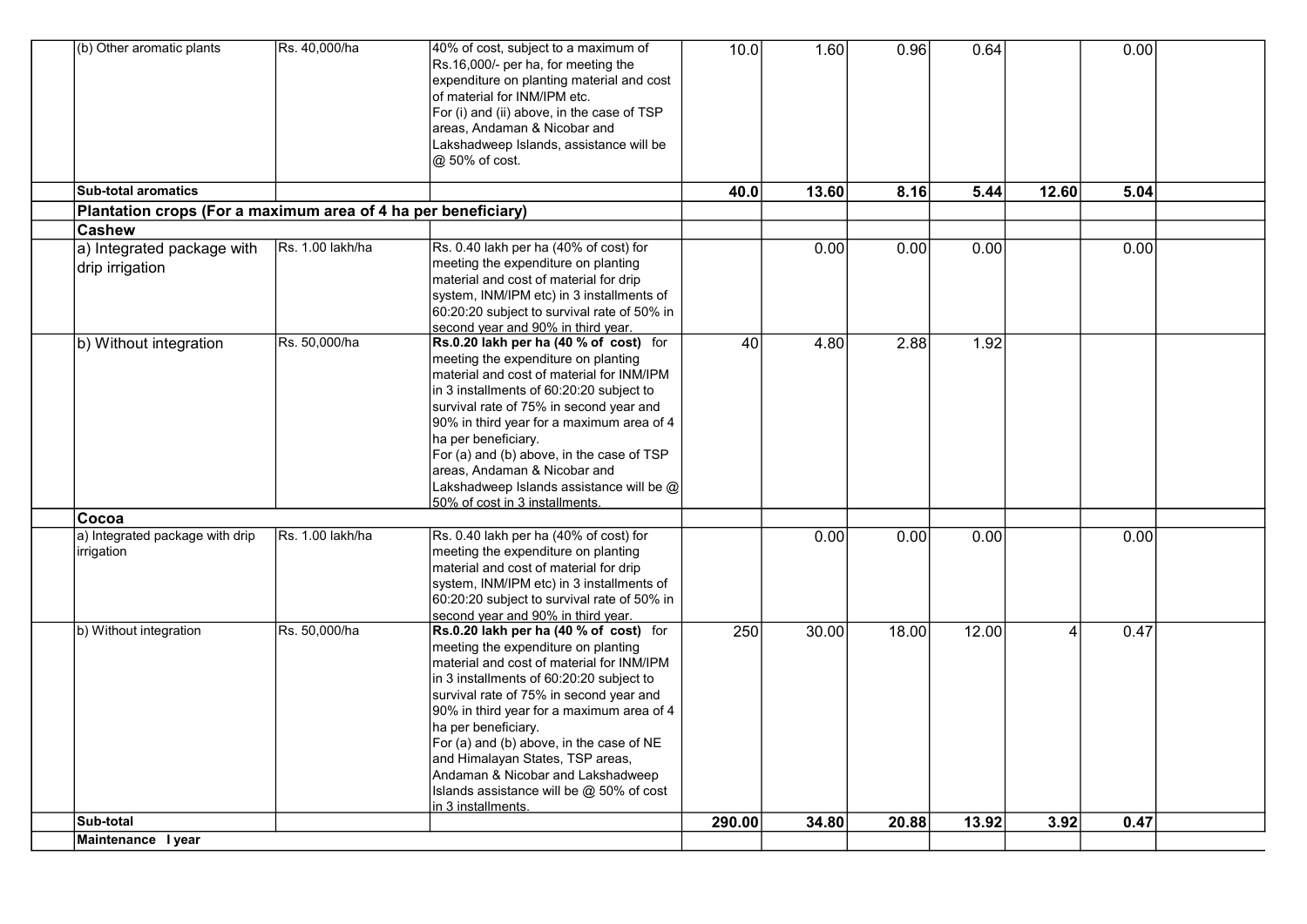|                         | Cashew                                        | Rs. 40,000ha         | Maximum of Rs. 20,000/- per ha (50% of<br>cost for meeting the expenditure on<br>planting material and cost of material for<br>INM/IPM etc) in 3 installments of 60:20:20<br>subject to survival rate of 75% in second<br>year and 90% in third year for a maximum<br>area of 4 ha | 10.00   | 0.40   | 0.24   | 0.16   |        | 0.00  |  |
|-------------------------|-----------------------------------------------|----------------------|------------------------------------------------------------------------------------------------------------------------------------------------------------------------------------------------------------------------------------------------------------------------------------|---------|--------|--------|--------|--------|-------|--|
|                         | Cocoa                                         | Rs. 40,000ha         | Maximum of Rs. 20,000/- per ha (50% of<br>cost for meeting the expenditure on<br>planting material and cost of material for<br>INM/IPM etc) in 3 installments of 60:20:20<br>subject to survival rate of 75% in second<br>year and 90% in third year for a maximum<br>area of 4 ha | 75.00   | 3.00   | 1.80   | 1.20   |        | 0.00  |  |
|                         | Cocoa inter Crop in Arecanut<br>Gardens       | Rs. 40,000ha         | Maximum of Rs. 20,000/- per ha (50% of<br>cost for meeting the expenditure on<br>planting material and cost of material for<br>INM/IPM etc) in 3 installments of 60:20:20<br>subject to survival rate of 75% in second<br>year and 90% in third year for a maximum<br>area of 4 ha |         | 0.00   | 0.00   | 0.00   |        | 0.00  |  |
|                         | Maintenance II year                           |                      |                                                                                                                                                                                                                                                                                    |         |        |        |        |        |       |  |
|                         | Cashew                                        | Rs. 40,000ha         | Maximum of Rs. 20,000/- per ha (50% of<br>cost for meeting the expenditure on<br>planting material and cost of material for<br>INM/IPM etc) in 3 installments of 60:20:20<br>subject to survival rate of 75% in second<br>year and 90% in third year for a maximum<br>area of 4 ha |         | 0.00   | 0.00   | 0.00   |        | 0.00  |  |
|                         | Cocoa                                         | Rs. 40,000ha         | Maximum of Rs. 20,000/- per ha (50% of<br>cost for meeting the expenditure on<br>planting material and cost of material for<br>INM/IPM etc) in 3 installments of 60:20:20<br>subject to survival rate of 75% in second<br>year and 90% in third year for a maximum<br>area of 4 ha | 10.00   | 0.40   | 0.24   | 0.16   |        | 0.00  |  |
|                         | Sub-total maintainance                        |                      |                                                                                                                                                                                                                                                                                    | 95.00   | 3.80   | 2.28   | 1.52   | 0.00   | 0.00  |  |
|                         | <b>Grand Total Area Expansion</b>             |                      |                                                                                                                                                                                                                                                                                    | 4303.00 | 980.85 | 588.51 | 392.34 | 340.53 | 91.83 |  |
| $\overline{\mathbf{4}}$ | <b>Grand Total Area Expansion maintenance</b> |                      |                                                                                                                                                                                                                                                                                    | 570.00  | 35.75  | 21.45  | 14.30  | 0.00   | 0.00  |  |
| 5                       | Mushrooms                                     |                      |                                                                                                                                                                                                                                                                                    |         |        |        |        |        |       |  |
|                         | <b>Production unit</b>                        |                      |                                                                                                                                                                                                                                                                                    |         |        |        |        |        |       |  |
|                         | <b>Public Sector</b>                          | Rs. 20.00 lakh/ unit | 100% of the cost.                                                                                                                                                                                                                                                                  | 2.0     | 40.00  | 24.00  | 16.00  |        |       |  |
|                         | <b>Private Sector</b>                         | Rs. 20.00 lakh/ unit | 40% of cost for private sector, for meeting<br>the expenditure on infrastructure, as credit<br>linked back ended subsidy.                                                                                                                                                          | 3.0     | 24.00  | 14.40  | 9.60   | 2.0    | 15.16 |  |
|                         | Spawn making unit                             |                      |                                                                                                                                                                                                                                                                                    |         |        |        |        |        |       |  |
|                         | Public Sector                                 | Rs. 15 lakh/ unit    | 100% of the cost.                                                                                                                                                                                                                                                                  | 1.0     | 15.00  | 9.00   | 6.00   |        |       |  |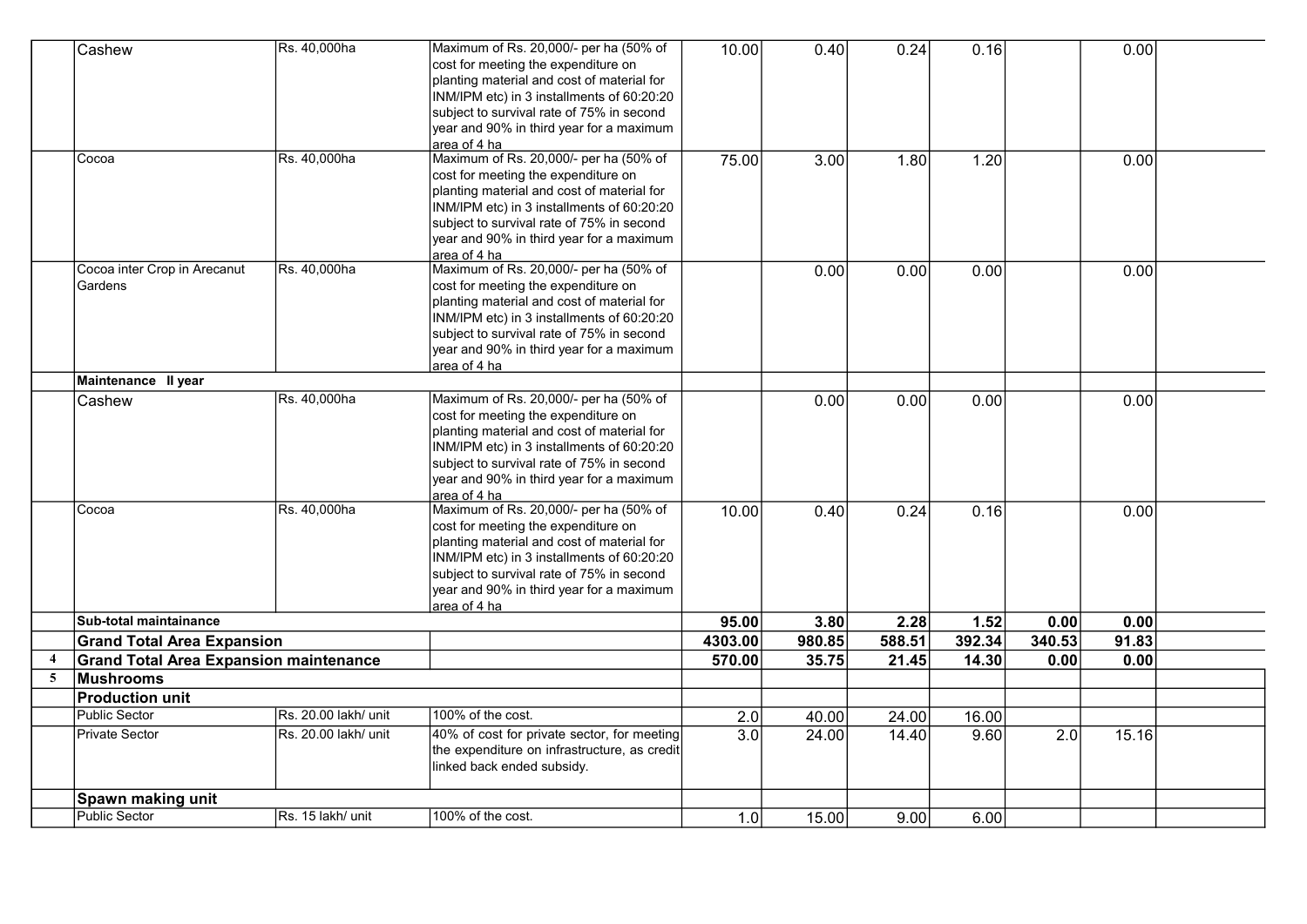|   | <b>Private Sector</b>                                                                  | Rs. 15 lakh/ unit                                             | 40% of cost for private sector, for meeting<br>the expenditure on infrastructure, as credit<br>linked back ended subsidy. | 1.0             | 6.00   | 3.60  | 2.40  | 2.0            | 10.28 |                                                             |
|---|----------------------------------------------------------------------------------------|---------------------------------------------------------------|---------------------------------------------------------------------------------------------------------------------------|-----------------|--------|-------|-------|----------------|-------|-------------------------------------------------------------|
|   | <b>Compost making unit</b>                                                             |                                                               |                                                                                                                           |                 |        |       |       |                |       |                                                             |
|   | <b>Public Sector</b>                                                                   | Rs. 20.00 lakh/ unit                                          | 100% of the cost.                                                                                                         |                 | 0.00   | 0.00  | 0.00  |                | 0.00  |                                                             |
|   | <b>Private Sector</b>                                                                  | Rs. 20.00 lakh/ unit                                          | 40% of cost for private sector, for meeting<br>the expenditure on infrastructure, as credit<br>linked back ended subsidy. | 1.0             | 8.00   | 4.80  | 3.20  | 1.0            | 8.00  |                                                             |
|   | <b>Sub-total mushrooms</b>                                                             |                                                               |                                                                                                                           | 8.00            | 93.00  | 55.80 | 37.20 | 5.00           | 33.44 |                                                             |
|   | Rejuvenation/replacement of<br>senile plantation including<br>Canopy management. Mango | Rs. 40,000/ha                                                 | 50% of the total cost subject to a<br>maximum of Rs. 20.000/ha limited to two<br>ha per beneficiary.                      | 545.00          | 109.00 | 65.40 | 43.60 | 1.51           |       | $0.30$ To be implemented<br>as per guidelines<br>circulated |
|   | Sub-total                                                                              |                                                               |                                                                                                                           | 545             | 109.00 | 65.40 | 43.60 | 2 <sub>1</sub> | 0.30  |                                                             |
|   | <b>Creation of Water resources</b>                                                     |                                                               |                                                                                                                           |                 |        |       |       |                |       |                                                             |
|   | <b>Community tanks</b>                                                                 |                                                               |                                                                                                                           |                 |        |       |       |                |       |                                                             |
|   | i) Community tanks/on farm ponds/on farm water reservoirs with use of                  |                                                               |                                                                                                                           |                 |        |       |       |                |       |                                                             |
|   |                                                                                        |                                                               | Community tanks/on farm ponds/on farm water reservoirs with use of plastic/RCC                                            |                 |        |       |       |                |       |                                                             |
|   | Plain areas                                                                            | Rs. 20.00 lakh in plain<br>areas                              | 100% of cost for 10 ha command                                                                                            |                 | 0.0    | 0.00  | 0.00  |                |       |                                                             |
|   | Hilly areas.                                                                           | areas.                                                        | Rs. 25 lakh/ unit for Hilly 100% of cost for 10 ha command                                                                |                 | 0.00   | 0.00  | 0.00  |                | 25.00 |                                                             |
|   |                                                                                        |                                                               | ii) Water harvesting system for individuals- for storage of water in 20mx20mx3m                                           |                 |        |       |       |                |       |                                                             |
|   | Plain areas                                                                            | areas and                                                     | Rs. 1.50 lakh/unit in plain 50% of cost. Maintenance to be ensured<br>by the beneficiary.                                 | 20 <sup>1</sup> | 15.00  | 9.00  | 6.00  | 5.0            | 3.75  |                                                             |
|   | Hilly areas.                                                                           | areas                                                         | Rs. 1.80 lakh/unit in hilly 50% of cost. Maintenance to be ensured<br>by the beneficiary.                                 | 20              | 18.00  | 10.80 | 7.20  | 15.1           | 13.59 |                                                             |
|   | Sub-total                                                                              |                                                               |                                                                                                                           | 40              | 33.00  | 19.80 | 13.20 | 21             | 42.34 |                                                             |
| 8 | <b>Protected cultivation</b>                                                           |                                                               |                                                                                                                           |                 |        |       |       |                |       |                                                             |
|   | a) Green House structure                                                               |                                                               |                                                                                                                           |                 |        |       |       |                |       |                                                             |
|   | Fan & Pad system                                                                       | area 500 Sq. m)                                               | $\text{Rs.}$ 1650/Sq.m (up to 50% of cost for a maximum area of 4000<br>sq. m per beneficiary.                            | 0.15            | 12.38  | 7.43  | 4.95  |                | 0.00  |                                                             |
|   | Fan & Pad system Hilly Area                                                            | area 500 Sq. m)                                               | Rs. 1897.5/Sq.m (up to 50% of cost for a maximum area of 4000<br>sq. m per beneficiary.                                   |                 | 0.00   | 0.00  | 0.00  |                | 0.00  |                                                             |
|   | Fan & Pad system                                                                       | Sq.m up to 1008 Sqm)                                          | Rs. 1465/Sq. m (>500 50% of cost for a maximum area of 4000<br>sq. m per beneficiary.                                     |                 | 0.00   | 0.00  | 0.00  |                | 0.00  |                                                             |
|   | Fan & Pad system                                                                       | $\vert$ Sq. m up to 2080 Sq.m) $\vert$ sq. m per beneficiary. | Rs. 1420/Sq. m (>1008 50% of cost for a maximum area of 4000                                                              |                 | 0.00   | 0.00  | 0.00  |                | 0.00  |                                                             |
|   | Fan & Pad system                                                                       | Sq. m upto 4000 Sq.m)   sq. m per beneficiary.                | Rs. 1400/Sq. m (>2080 50% of cost for a maximum area of 4000                                                              |                 | 0.00   | 0.00  | 0.00  |                | 0.00  |                                                             |
|   | (b) Naturally ventilated system                                                        |                                                               |                                                                                                                           |                 |        |       |       |                |       |                                                             |
|   | (i) Tubular structur                                                                   | Rs.1060/Sq.m                                                  | 50% of the cost limited to 4000 Sq.m per<br>beneficiary.                                                                  | 0.30            | 15.90  | 9.54  | 6.36  | 0.10           | 5.30  |                                                             |
|   | Hilly areas.                                                                           | Rs.1219/Sq.m                                                  | do                                                                                                                        | 0.50            | 30.48  | 18.29 | 12.19 | 0.10           | 6.10  |                                                             |
|   | c) Plastic Mulching                                                                    |                                                               |                                                                                                                           |                 |        |       |       |                |       |                                                             |
|   | <b>Plastic Mulching</b>                                                                | Rs. 32,000/ha                                                 | 50% of the total cost limited to 2 ha per<br>beneficiary.                                                                 | 20.00           | 3.20   | 1.92  | 1.28  |                |       |                                                             |
|   | <b>Plastic Mulching</b>                                                                | Rs. 36,800/ha for hilly<br>areas                              | 50% of the total cost limited to 2 ha per<br>beneficiary.                                                                 | 20.00           | 3.68   | 2.21  | 1.47  |                | 1.31  |                                                             |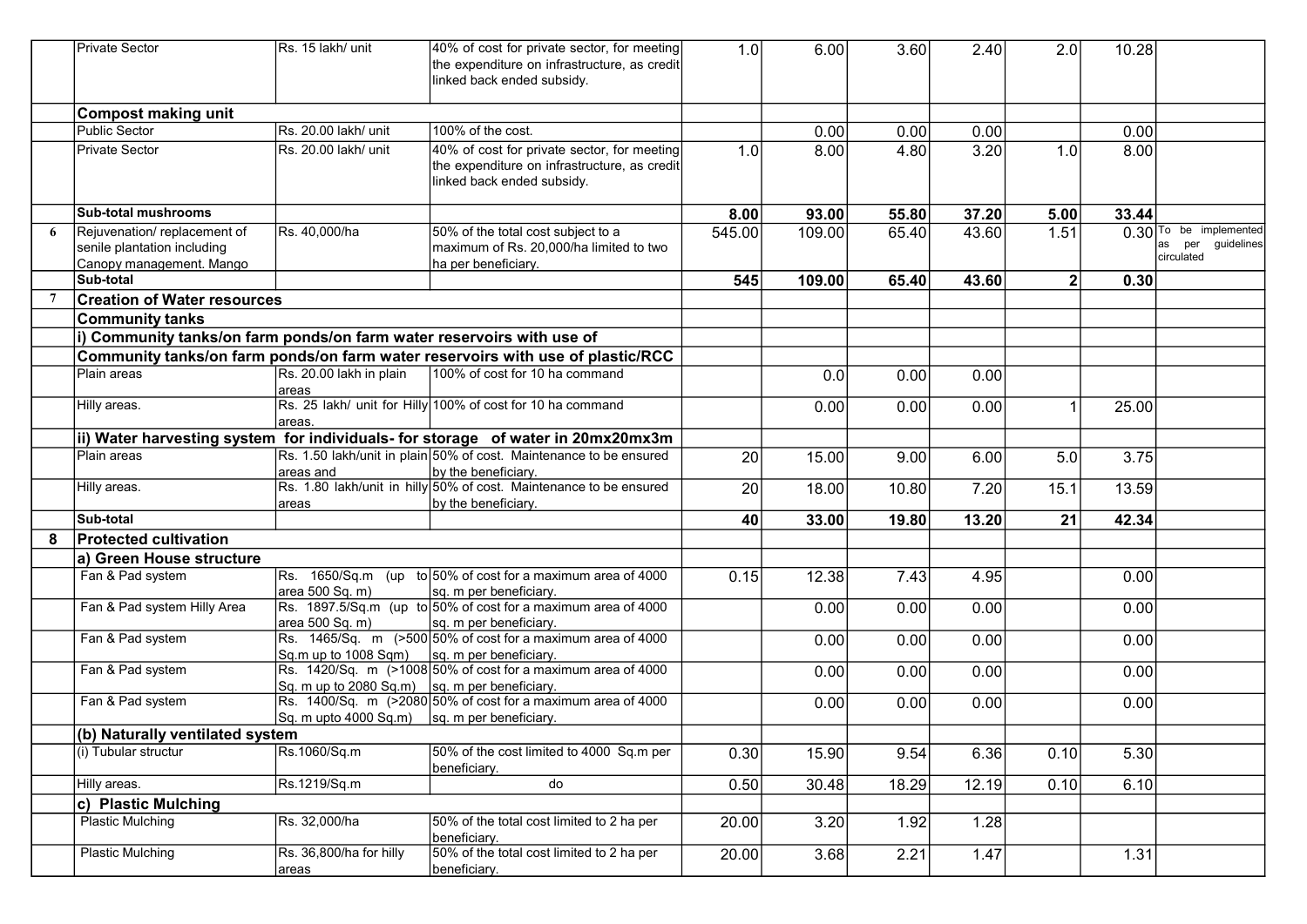|    | d) Shade Net House                                                                                           |                                 |                                                                                                                                |       |        |        |        |      |           |                                                                                             |
|----|--------------------------------------------------------------------------------------------------------------|---------------------------------|--------------------------------------------------------------------------------------------------------------------------------|-------|--------|--------|--------|------|-----------|---------------------------------------------------------------------------------------------|
|    | i) Tubular structure                                                                                         | Rs. 710/Sq.m                    | 50% of cost limited to 4000 Sq.m per<br>beneficiary.                                                                           | 3.55  | 126.03 | 75.62  | 50.41  | 0.11 | 3.80      |                                                                                             |
|    | i) Tubular structure                                                                                         | Rs. 816/Sq.m for hilly<br>areas | 50% of cost limited to 4000 Sq.m per<br>beneficiarv.                                                                           | 1.50  | 61.20  | 36.72  | 24.48  |      |           |                                                                                             |
|    | e) Anti Bird/Anti Hail Nets                                                                                  | Rs.35/- per Sq.m                | 50% of cost limited to 5000 Sq.m per<br>beneficiary.                                                                           | 6.00  | 10.50  | 6.30   | 4.20   | 5.50 | 9.63      |                                                                                             |
|    | f) Cost of planting material &<br>cultivation of high value<br>vegetables grown in poly house                | Rs.140/Sq. m                    | 50% of cost limited to 4000 Sq.m per<br>beneficiary.                                                                           | 2.00  | 14.00  | 8.40   | 5.60   | 0.17 | 1.19      |                                                                                             |
|    | g) Cost of planting material &<br>cultivation of Orchid & Anthurium<br>under poly house/shade net<br>house.  | Rs. 700/Sq.m                    | 50% of cost limited to 4000 Sq. m per<br>beneficiary.                                                                          | 1.00  | 35.00  | 21.00  | 14.00  |      |           |                                                                                             |
|    | h) Cost of planting material &<br>cultivation of Carnation & Gerbera<br>under poly house/shade net<br>house. | Rs. 610/Sq.m                    | 50% of cost limited to 4000 Sq. m per<br>beneficiary.                                                                          | 0.50  | 15.25  | 9.15   | 6.10   |      |           |                                                                                             |
|    | i) Cost of planting material &<br>cultivation of Rose and lilum<br>under poly house/shade net<br>house       | Rs. 426/Sq.m                    | 50% of cost limited to 4000 Sq. m per<br>beneficiary.                                                                          | 0.50  | 10.65  | 6.39   | 4.26   |      |           |                                                                                             |
|    | Sub-total protected cultivation                                                                              |                                 |                                                                                                                                | 56.00 | 338.26 | 202.95 | 135.30 | 5.98 | 27.32     |                                                                                             |
| 9  |                                                                                                              |                                 | Promotion of Integrated Nutrient Management(INM)/ Integrated Pest Management                                                   |       |        |        |        |      |           |                                                                                             |
|    | Promotion of IPM                                                                                             | Rs. 4000/ha                     |                                                                                                                                |       | 0.00   | 0.00   | 0.00   |      |           | 0.00 To be need based<br>and taken up after<br>identifying problem of<br>pest / disease and |
|    |                                                                                                              |                                 | 30% of cost subject to a maximum of Rs                                                                                         |       |        |        |        |      |           | nutrient deficiency.                                                                        |
|    | Promotion of INM                                                                                             | Rs. 4000/ha                     | 1200/ha limited to 4.00 ha/ beneficiary.<br>30% of cost subject to a maximum of Rs<br>1200/ha limited to 4.00 ha/ beneficiary. |       | 0.00   | 0.00   | 0.00   |      | $0.00$ do |                                                                                             |
|    | Disease forecasting unit (PSUs)                                                                              | Rs. 6.00 lakh/unit              | 100 % of costs.                                                                                                                |       | 6.00   | 3.60   | 2.40   |      |           |                                                                                             |
|    | <b>Bio control lab</b>                                                                                       |                                 |                                                                                                                                |       |        | 0.00   | 0.00   |      |           |                                                                                             |
|    | a) Public Sector                                                                                             | Rs. 90.00 lakh/unit             | 100% to Public sector                                                                                                          |       | 90.00  | 54.00  | 36.00  |      |           | Project to be<br>submitted                                                                  |
|    | b) Private Sector                                                                                            | Rs. 90.00 lakh/unit             | 50% to private sector.                                                                                                         |       | 0.00   | 0.00   | 0.00   |      | 0.00      |                                                                                             |
|    | <b>Plant Health Clinic</b>                                                                                   |                                 |                                                                                                                                |       |        |        |        |      |           |                                                                                             |
|    | a) Public Sector                                                                                             | Rs. 25.00 lakhs/unit            | 100% to Public sector                                                                                                          |       | 25.00  | 15.00  | 10.00  | 1    | 10.97     |                                                                                             |
|    | b) Private Sector                                                                                            | Rs. 25.00 lakhs/unit            | 50% to private sector.                                                                                                         |       | 0.00   | 0.00   | 0.00   |      |           | Project to be<br>submitted                                                                  |
|    | Leaf /Tissue analysis lab                                                                                    |                                 |                                                                                                                                |       |        |        |        |      |           |                                                                                             |
|    | a) Public Sector                                                                                             | Rs. 25.00 lakhs/unit            | 100% to Public sector                                                                                                          | 1     | 25.00  | 15.00  | 10.00  |      |           | 0.00 Project to be<br>submitted                                                             |
|    | b) Private Sector                                                                                            | Rs. 25.00 lakhs/unit            | 50% to private sector.                                                                                                         |       | 0.00   | 0.00   | 0.00   |      | 0.00      |                                                                                             |
|    | Sub-total INM / IPM                                                                                          |                                 |                                                                                                                                | 4     | 146.00 | 87.60  | 58.40  | 1.00 | 10.97     |                                                                                             |
| 10 | <b>Adoption Organic Farming</b><br>iii) Vermi compost Units /organic input production unit                   |                                 |                                                                                                                                |       |        |        |        |      |           |                                                                                             |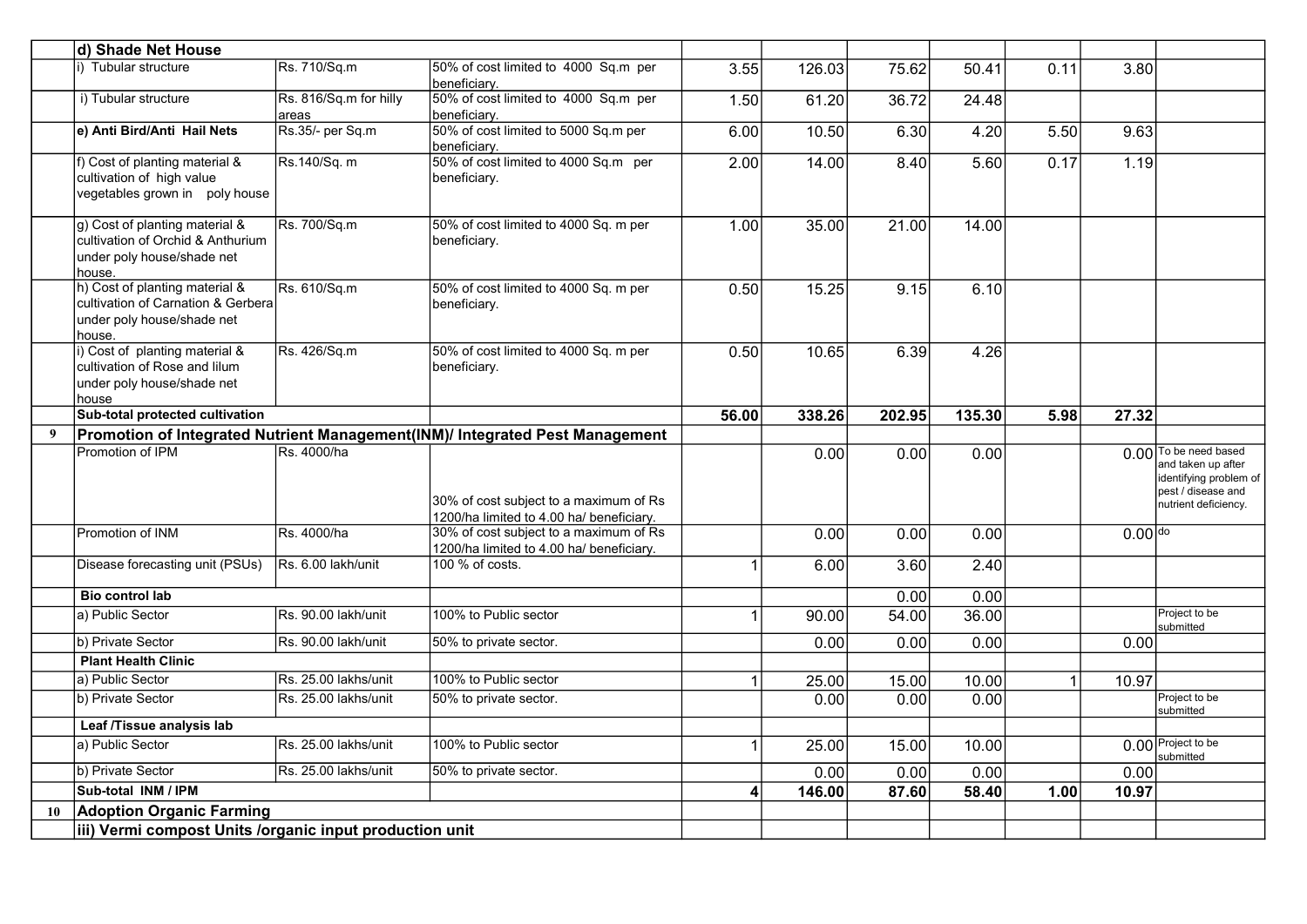|    | i) Vermi compost Units                                                                       | Rs.1,00,000/ unit for<br>permanent structure and<br>Rs. 16,000/unit for HDPE<br>Vermibed. | 50% of cost conforming to the size of the<br>unit of 30'x8'x2.5' dimension of permanent<br>structure to be administered on pro-rata<br>basis. 50% of cost conforming to the size<br>of 96 cft (12'x4'x2') and IS 15907:2010 to<br>be administered on pro-rata basis. | 130            | 65.00 | 39.00 | 26.00 | 12.38 | 6.19 |  |
|----|----------------------------------------------------------------------------------------------|-------------------------------------------------------------------------------------------|----------------------------------------------------------------------------------------------------------------------------------------------------------------------------------------------------------------------------------------------------------------------|----------------|-------|-------|-------|-------|------|--|
|    | ii) Vermibeds                                                                                | do                                                                                        | do                                                                                                                                                                                                                                                                   |                | 0.00  | 0.00  | 0.00  |       | 0.00 |  |
|    | Sub-total                                                                                    |                                                                                           |                                                                                                                                                                                                                                                                      | 130.00         | 65.00 | 39.00 | 26.00 | 0.00  | 6.19 |  |
| 11 | Pollination support through beekeeping                                                       |                                                                                           |                                                                                                                                                                                                                                                                      |                |       |       |       |       |      |  |
|    | Production of nucleus stock<br>(Public sector)                                               | IRs. 20.00 lakh                                                                           | 100% of the cost.                                                                                                                                                                                                                                                    |                | 0.00  | 0.00  | 0.00  |       | 0.00 |  |
|    | Production of bee colonies by<br>bee breeder                                                 | Rs. 10.00 lakh                                                                            | 40% of cost for producing min. of 2000<br>colonies / year                                                                                                                                                                                                            |                | 0.00  | 0.00  | 0.00  |       |      |  |
|    | Honey bee colony                                                                             | Rs.2000/colony of 8<br>frames                                                             | 40% of cost limited to 50 colonies /<br>beneficiary.                                                                                                                                                                                                                 | 2400           | 19.20 | 11.52 | 7.68  |       |      |  |
|    | <b>Hives</b>                                                                                 | Rs 2000/ per hive.                                                                        | 40% of cost limited to 50 colonies /<br>beneficiary.                                                                                                                                                                                                                 | 2400           | 19.20 | 11.52 | 7.68  |       |      |  |
|    | Equipment including honey<br>extractor (4 frame), food grade<br>container (30 kg), net, etc. | Rs. 20,000/set                                                                            | 40% of the cost limited to one set per<br>beneficiary.                                                                                                                                                                                                               | 183            | 14.60 | 8.76  | 5.84  |       |      |  |
|    | Sub-total                                                                                    |                                                                                           |                                                                                                                                                                                                                                                                      | 4983           | 53.00 | 31.80 | 21.20 | 0.00  | 0.00 |  |
| 12 | <b>Horticulture Mechanization</b>                                                            |                                                                                           |                                                                                                                                                                                                                                                                      |                |       |       |       |       |      |  |
|    | ii) Power Tiller                                                                             |                                                                                           |                                                                                                                                                                                                                                                                      |                |       |       |       |       |      |  |
|    |                                                                                              |                                                                                           |                                                                                                                                                                                                                                                                      |                |       |       |       |       |      |  |
|    | a) Power tiller (below 8 BHP) (SC,<br>ST, Small & Marginal famers)                           | 1.00 lakh per unit                                                                        | Subject to a maximum of Rs.0.40 lakh/unit<br>for general category farmers, and in the<br>case if SC, ST, Small & Marginal farmers,<br>women farmers and beneficiaries in NE<br>states, subject of a maximum of Rs. 0.50<br>lakh/unit.                                | 25             | 12.50 | 7.50  | 5.00  |       |      |  |
|    | b) Power tiller (8 BHP & above)                                                              | 1.50 lakh per unit                                                                        | Subject to a maximum of Rs.0.60 lakh/unit<br>for general category farmers, and in the<br>case if SC, ST, Small & Marginal farmers,<br>women farmers and beneficiaries in NE<br>states, subject of a maximum of Rs. 0.75<br>lakh/unit.                                | 15             | 11.25 | 6.75  | 4.50  |       |      |  |
|    | (iii) Tractor/Power tiller (below 20 BHP) driven equipments                                  |                                                                                           |                                                                                                                                                                                                                                                                      |                |       |       |       |       |      |  |
|    | a) Land Development, tillage and<br>seed bed preparation equipments                          | 0.30 lakh per unit                                                                        | Subject to a maximum of Rs.0.12 lakh/unit<br>for general category farmers, and in the<br>case if SC, ST, Small & Marginal farmers,<br>women farmers and beneficiaries in NE<br>states, subject of a maximum of Rs. 0.15<br>lakh/unit.                                |                | 0.00  | 0.00  | 0.00  |       |      |  |
|    | 1) General                                                                                   | -do-                                                                                      | -do-                                                                                                                                                                                                                                                                 | 5 <sup>1</sup> | 0.60  |       |       |       |      |  |
|    | $2)$ SF/MF                                                                                   | -do-                                                                                      | -do-                                                                                                                                                                                                                                                                 |                | 0.00  | 0.00  | 0.00  |       |      |  |
|    | $3)$ SC & ST                                                                                 | -do-                                                                                      | -do-                                                                                                                                                                                                                                                                 |                | 0.00  | 0.00  | 0.00  |       |      |  |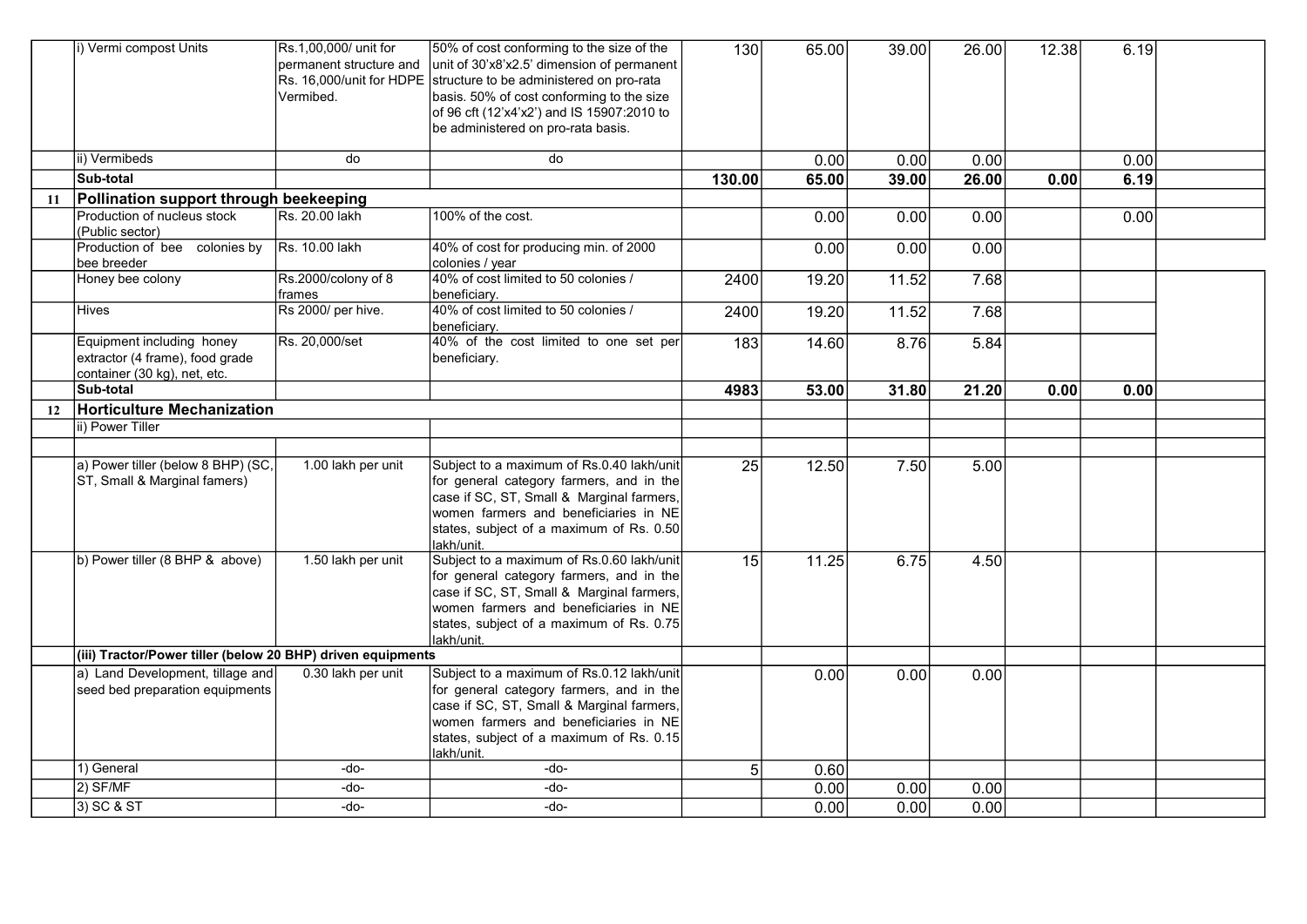| b) Sowing, planting reaping and<br>digging equipments<br>c) Plastic mulch laying machine | 0.30 lakh per unit<br>0.70 lakh per unit | Subject to a maximum of Rs.0.12 lakh/unit<br>for general category farmers, and in the<br>case if SC, ST, Small & Marginal farmers,<br>women farmers and beneficiaries in NE<br>states, subject of a maximum of Rs. 0.15<br>lakh/unit.<br>Subject to a maximum of Rs.0.28 lakh/unit<br>for general category farmers, and in the<br>case if SC, ST, Small & Marginal farmers,<br>women farmers and beneficiaries in NE<br>states, subject of a maximum of Rs. 0.35<br>lakh/unit. | 5 <sup>1</sup><br>5 | 0.60<br>1.40 |        |        |       |      |  |
|------------------------------------------------------------------------------------------|------------------------------------------|--------------------------------------------------------------------------------------------------------------------------------------------------------------------------------------------------------------------------------------------------------------------------------------------------------------------------------------------------------------------------------------------------------------------------------------------------------------------------------|---------------------|--------------|--------|--------|-------|------|--|
| 1) General                                                                               | $-do-$                                   | -do-                                                                                                                                                                                                                                                                                                                                                                                                                                                                           |                     | 0.00         | 0.00   | 0.00   |       |      |  |
| $2)$ SF/MF                                                                               | $-do-$                                   | -do-                                                                                                                                                                                                                                                                                                                                                                                                                                                                           |                     | 0.00         | 0.00   | 0.00   |       |      |  |
| $3)$ SC & ST                                                                             | $-do-$                                   | -do-                                                                                                                                                                                                                                                                                                                                                                                                                                                                           |                     | 0.00         | 0.00   | 0.00   |       |      |  |
| iv) Self-propelled<br>Horticulture<br>Machinery                                          | 2.50 lakh per unit                       | Subject to a maximum of Rs. 1.00<br>lakh/unit for general category farmers, and $\vert$<br>in the case if SC, ST, Small & Marginal<br>farmers, women farmers and beneficiaries<br>in NE states, subject of a maximum of Rs.<br>1.25 lakh/unit.                                                                                                                                                                                                                                 |                     | 0.00         | 0.00   | 0.00   |       |      |  |
| Self-propelled Horticulture<br>iv)<br>Machinery (SC, ST, Small &<br>Marginal famers)     | 2.50 lakh per unit                       | Subject to a maximum of Rs. 1.00<br>lakh/unit for general category farmers, and<br>in the case if SC, ST, Small & Marginal<br>farmers, women farmers and beneficiaries<br>in NE states, subject of a maximum of Rs.<br>1.25 lakh/unit.                                                                                                                                                                                                                                         | 292                 | 365.00       | 219.00 | 146.00 | 0.27  | 0.34 |  |
| (v) PP Equipment                                                                         |                                          |                                                                                                                                                                                                                                                                                                                                                                                                                                                                                |                     |              |        |        |       |      |  |
| Manual Sprayer (Knapsack/foot operated sprayer                                           |                                          |                                                                                                                                                                                                                                                                                                                                                                                                                                                                                |                     |              |        |        |       |      |  |
| a) General                                                                               | 0.012 lakh per unit                      | Subject to a maximum of Rs.0.005<br>lakh/unit for general category farmers, and<br>in the case if SC, ST, Small & Marginal<br>farmers, women farmers and beneficiaries<br>in NE states, subject of a maximum of Rs.<br>0.006 lakh/unit.                                                                                                                                                                                                                                        |                     | 0.00         | 0.00   | 0.00   |       |      |  |
| b) SC/ST etc                                                                             | 0.012 lakh per unit                      | Subject to a maximum of Rs.0.005<br>lakh/unit for general category farmers, and<br>in the case if SC, ST, Small & Marginal<br>farmers, women farmers and beneficiaries<br>in NE states, subject of a maximum of Rs.<br>0.006 lakh/unit.                                                                                                                                                                                                                                        | 100                 | 0.60         | 0.36   | 0.24   | 33.33 | 0.20 |  |
| Power Knapsack sprayer/power operated Taiwan sprayer (8-12 lts Capcity)                  |                                          |                                                                                                                                                                                                                                                                                                                                                                                                                                                                                |                     |              |        |        |       |      |  |
| a) General                                                                               | 0.062 lakh per unit                      | Subject to a maximum of Rs. 0.025<br>lakh/unit for general category farmers, and<br>in the case if SC, ST, Small & Marginal<br>farmers, women farmers and beneficiaries<br>in NE states, subject of a maximum of Rs.<br>0.031 lakh/unit.                                                                                                                                                                                                                                       |                     | 0.00         | 0.00   | 0.00   |       |      |  |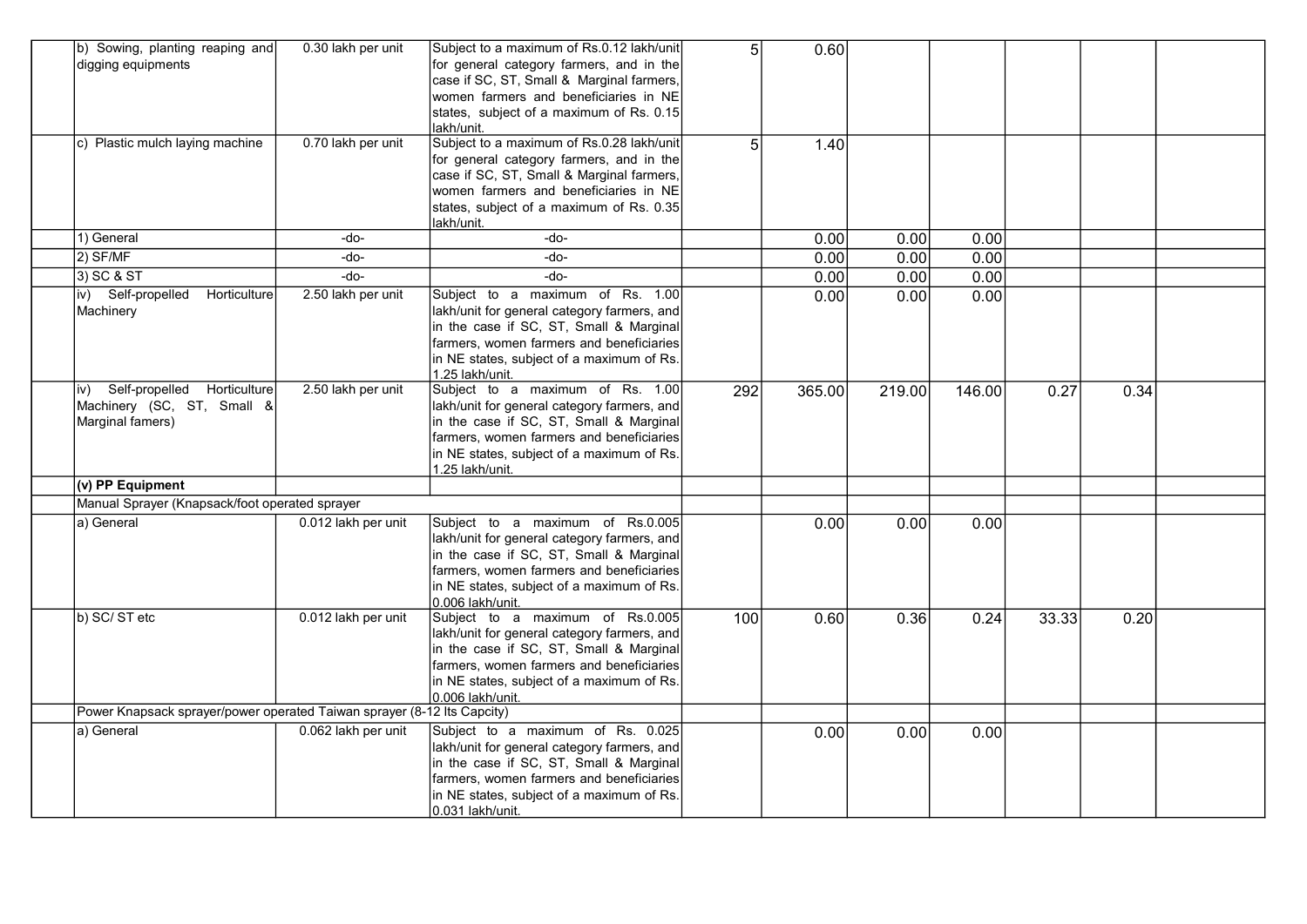| b) SC/ST etc<br>Power Knapsack sprayer/power operated Taiwan sprayer (12-16 Its Capcity)<br>a) General                                     | 0.062 lakh per unit<br>0.062 lakh per unit | Subject to a maximum of Rs. 0.025<br>lakh/unit for general category farmers, and<br>in the case if SC, ST, Small & Marginal<br>farmers, women farmers and beneficiaries<br>in NE states, subject of a maximum of Rs.<br>0.031 lakh/unit.<br>Subject to a maximum of Rs.0.03 lakh/unit<br>for general category farmers, and in the<br>case if SC, ST, Small & Marginal farmers,<br>women farmers and beneficiaries in NE<br>states, subject of a maximum of Rs. 0.038<br>lakh/unit | 20 <sup>1</sup> | 0.62<br>0.00 | 0.37<br>0.00 | 0.25<br>0.00 | 11.61 | 0.36 |                            |
|--------------------------------------------------------------------------------------------------------------------------------------------|--------------------------------------------|-----------------------------------------------------------------------------------------------------------------------------------------------------------------------------------------------------------------------------------------------------------------------------------------------------------------------------------------------------------------------------------------------------------------------------------------------------------------------------------|-----------------|--------------|--------------|--------------|-------|------|----------------------------|
| b) SC/ST etc                                                                                                                               | 0.062 lakh per unit                        | Subject to a maximum of Rs.0.03 lakh/unit<br>for general category farmers, and in the<br>case if SC, ST, Small & Marginal farmers,<br>women farmers and beneficiaries in NE<br>states, subject of a maximum of Rs. 0.038<br>lakh/unit                                                                                                                                                                                                                                             | $\overline{20}$ | 0.76         | 0.46         | 0.30         | 7.63  | 0.29 |                            |
| Power Knapsack sprayer/power operated Taiwan sprayer (16 lts Capcity)                                                                      |                                            |                                                                                                                                                                                                                                                                                                                                                                                                                                                                                   |                 |              |              |              |       |      |                            |
| a) General                                                                                                                                 | 0.20 lakh per unit                         | Subject to a maximum of Rs.0.08 lakh/unit<br>for general category farmers, and in the<br>case if SC, ST, Small & Marginal farmers,<br>women farmers and beneficiaries in NE $\mid$<br>states, subject of a maximum of Rs. 0.10<br>akh/unit                                                                                                                                                                                                                                        |                 | 0.00         | 0.00         | 0.00         |       |      |                            |
| b) SC/ST etc                                                                                                                               | 0.20 lakh per unit                         | Subject to a maximum of Rs.0.08 lakh/unit<br>for general category farmers, and in the<br>case if SC, ST, Small & Marginal farmers,<br>women farmers and beneficiaries in NE $\mathsf I$<br>states, subject of a maximum of Rs. 0.10<br>lakh/unit                                                                                                                                                                                                                                  | 150             | 15.00        | 9.00         | 6.00         | 1.2   | 0.12 |                            |
| Eco Friendly Light Trap                                                                                                                    | IRs. 0.028 lakh/unit                       | Subject to a maximum of Rs.0.012<br>lakh/unit for general category farmers, and<br>in the case if SC, ST, Small & Marginal<br>farmers, women farmers and beneficiaries<br>in NE states, subject of a maximum of Rs.<br>0.014 lakh/unit                                                                                                                                                                                                                                            |                 |              | 0.00         | 0.00         | 8.57  | 0.24 |                            |
| 1) General                                                                                                                                 | -do-                                       | -do-                                                                                                                                                                                                                                                                                                                                                                                                                                                                              |                 | 0.00         | 0.00         | 0.00         |       | 0.00 |                            |
| 2) SC/ ST, SF/MF etc                                                                                                                       | -do-                                       | -do-                                                                                                                                                                                                                                                                                                                                                                                                                                                                              |                 | 0.00         | 0.00         | 0.00         |       |      |                            |
| 3) SC & ST                                                                                                                                 | -do-                                       | -do-                                                                                                                                                                                                                                                                                                                                                                                                                                                                              |                 | 0.00         | 0.00         | 0.00         |       | 0.00 |                            |
| v) Import of new machines $\&R$ Rs. 50.00 lakh per unit<br>for<br>horticulture<br>for<br>tools<br>demonstration purpose (Public<br>sector) |                                            | 100% of the total cost.                                                                                                                                                                                                                                                                                                                                                                                                                                                           |                 | 50.00        | 30.00        | 20.00        |       | 0.00 |                            |
| Sub-total                                                                                                                                  |                                            |                                                                                                                                                                                                                                                                                                                                                                                                                                                                                   | 638.00          | 458.33       | 275.00       | 183.33       | 62.62 | 1.55 |                            |
| <b>Technology Dissemination</b><br>through demonstration/ Front<br><b>Line Demonstration (FLD)</b>                                         | Rs. 25.00 lakh                             | 75 % of cost in farmers' field and 100% of<br>cost in farms belonging to Public Sector,<br>SAUs etc. No change                                                                                                                                                                                                                                                                                                                                                                    |                 | 50.00        | 30.00        | 20.00        |       |      | Project to be<br>submitted |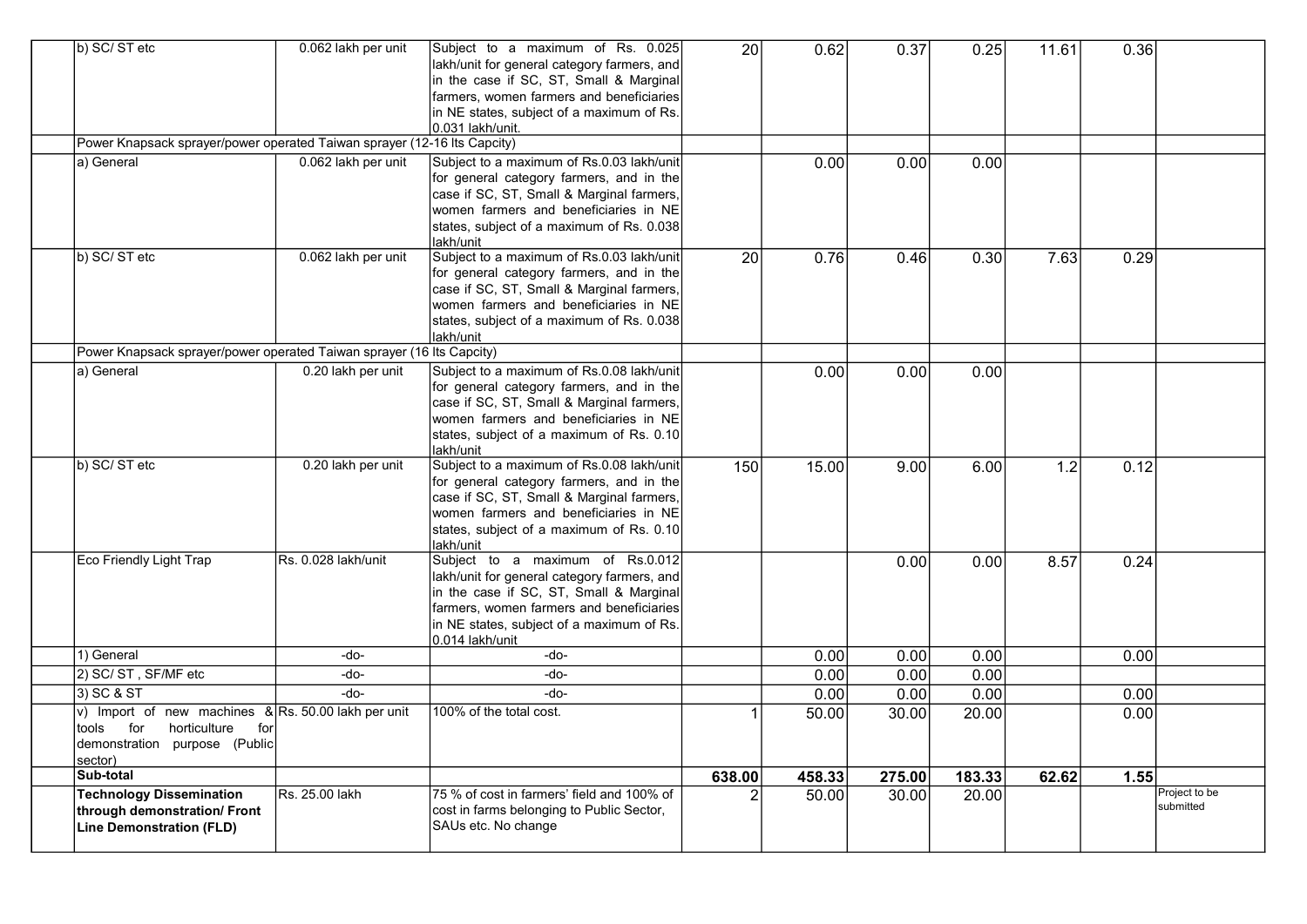|    | <b>Technology Dissemination</b>                            | Rs. 25.00 lakh                                           | 75 % of cost in farmers' field and 100% of                                                    | 1  | 18.75  | 11.25  | 7.50  | 1            |       | 18.38 Project to be                |
|----|------------------------------------------------------------|----------------------------------------------------------|-----------------------------------------------------------------------------------------------|----|--------|--------|-------|--------------|-------|------------------------------------|
|    | through demonstration/ Front                               |                                                          | cost in farms belonging to Public Sector,                                                     |    |        |        |       |              |       | submitted                          |
|    | Line Demonstration (FLD)                                   |                                                          | SAUs etc. No change                                                                           |    |        |        |       |              |       |                                    |
|    |                                                            |                                                          |                                                                                               |    |        |        |       |              |       |                                    |
|    | 13 Sub-total                                               |                                                          |                                                                                               | 3  | 68.75  | 41.25  | 27.50 | $\mathbf{1}$ | 18.38 |                                    |
| 14 |                                                            | <b>INTEGRATED POST HARVEST MANAGEMENT</b>                |                                                                                               |    |        |        |       |              |       |                                    |
|    | Pack house / On farm                                       | Rs. 4.00 lakh/unit with                                  | 50% of the capital cost.                                                                      | 97 | 194.00 | 116.40 | 77.60 | 9            | 18.00 |                                    |
|    | collection & storage unit                                  | size of 9Mx6M                                            |                                                                                               |    |        |        |       |              |       |                                    |
|    | Integrated pack house with                                 | Rs. 50.00 lakh per unit                                  | Credit linked back-ended subsidy @ 35%                                                        |    |        |        |       |              |       |                                    |
|    | facilities for conveyer belt, sorting, with size of 9Mx18M |                                                          | of the cost of project in general areas and                                                   |    |        |        |       |              |       |                                    |
|    | grading units, washing, drying                             |                                                          | 50% of cost in case Hilly & Scheduled                                                         |    |        |        |       |              |       |                                    |
|    | and weighing.                                              |                                                          | areas, per beneficiary.                                                                       |    |        |        |       |              |       |                                    |
|    | a) General Area                                            | Rs. 50.00 lakh per unit                                  | Credit linked back-ended subsidy @ 35%                                                        | 3  | 52.50  | 31.50  | 21.00 |              |       |                                    |
|    |                                                            | with size of 9Mx18M                                      | of the cost of project in general areas and<br>50% of cost in case Hilly & Scheduled          |    |        |        |       |              |       |                                    |
|    |                                                            |                                                          | areas, per beneficiarv.                                                                       |    |        |        |       |              |       |                                    |
|    | b) Hilly Area                                              | Rs. 50.00 lakh per unit                                  | Credit linked back-ended subsidy @ 35%                                                        | 4  | 100.00 | 60.00  | 40.00 |              |       |                                    |
|    |                                                            | with size of 9Mx18M                                      | of the cost of project in general areas and                                                   |    |        |        |       |              |       |                                    |
|    |                                                            |                                                          | 50% of cost in case Hilly & Scheduled                                                         |    |        |        |       |              |       |                                    |
|    |                                                            |                                                          | areas, per beneficiary.                                                                       |    |        |        |       |              |       |                                    |
|    | Pre-cooling unit                                           | Rs. 25.00 lakh / unit with                               | Credit linked back-ended subsidy @ 35%                                                        |    | 8.75   | 5.25   | 3.50  |              |       |                                    |
|    |                                                            | capacity of                                              | 6MT. of the cost of project in general areas and                                              |    |        |        |       |              |       |                                    |
|    |                                                            |                                                          | 50% of cost in case Hilly & Scheduled                                                         |    |        |        |       |              |       |                                    |
|    |                                                            |                                                          | areas, per beneficiary.                                                                       |    |        |        |       |              |       |                                    |
|    | Pre-cooling unit (Hilly areas)                             | Rs. 25.00 lakh / unit with                               | Credit linked back-ended subsidy @ 35%<br>6MT. of the cost of project in general areas and    |    | 12.50  | 7.50   | 5.00  |              |       |                                    |
|    |                                                            | capacity of                                              | 50% of cost in case Hilly & Scheduled                                                         |    |        |        |       |              |       |                                    |
|    |                                                            |                                                          | areas, per beneficiary.                                                                       |    |        |        |       |              |       |                                    |
|    | Cold room (staging)                                        | Rs. 15.00 lakh/ unit of 30                               | Credit linked back-ended subsidy @ 35%                                                        | 1  | 5.25   | 3.15   | 2.10  |              |       |                                    |
|    |                                                            | MT capacity                                              | of the cost of project in general areas and                                                   |    |        |        |       |              |       |                                    |
|    |                                                            |                                                          | 50% of cost in case Hilly & Scheduled                                                         |    |        |        |       |              |       |                                    |
|    |                                                            |                                                          | areas, per beneficiary.                                                                       |    |        |        |       |              |       |                                    |
|    | Cold room (staging) (Hilly areas)                          | Rs. 15.00 lakh/ unit of 30                               | Credit linked back-ended subsidy @ 35%                                                        | 1  | 7.50   | 4.50   | 3.00  |              |       |                                    |
|    |                                                            | MT capacity                                              | of the cost of project in general areas and                                                   |    |        |        |       |              |       |                                    |
|    |                                                            |                                                          | 50% of cost in case Hilly & Scheduled<br>areas, per beneficiary.                              |    |        |        |       |              |       |                                    |
|    | Mobile pre- cooling unit                                   | Rs. 25.00 lakh                                           | Credit linked back-ended subsidy @ 35%                                                        |    | 0.00   | 0.00   | 0.00  |              |       |                                    |
|    |                                                            |                                                          | of the cost of project in general areas and                                                   |    |        |        |       |              |       |                                    |
|    |                                                            |                                                          | 50% of cost in case Hilly & Scheduled                                                         |    |        |        |       |              |       |                                    |
|    |                                                            |                                                          | areas, per beneficiary.                                                                       |    |        |        |       |              |       |                                    |
|    | Mobile pre- cooling unit (Hilly                            | Rs. 25.00 lakh                                           | Credit linked back-ended subsidy @ 35%                                                        |    | 0.00   | 0.00   | 0.00  |              |       |                                    |
|    | areas)                                                     |                                                          | of the cost of project in general areas and                                                   |    |        |        |       |              |       |                                    |
|    |                                                            |                                                          | 50% of cost in case Hilly & Scheduled                                                         |    |        |        |       |              |       |                                    |
|    |                                                            | Cold Storage (Construction, Expansion and Modernisation) | areas, per beneficiary.                                                                       |    |        |        |       |              |       |                                    |
|    |                                                            |                                                          |                                                                                               |    |        |        |       |              |       |                                    |
|    |                                                            |                                                          | i) Cold storage units Type 1 - basic mezzanine structure with large chamber (of >250 MT) type |    |        |        |       |              |       |                                    |
|    | a) General Area                                            | Rs. 8,000/MT, (max                                       | Credit linked back-ended subsidy @ 35%                                                        |    | 56.00  | 33.60  | 22.40 |              |       | $\overline{0.00}$ Capacity 2000 MT |
|    |                                                            | 5,000 MT capacity)                                       | of the cost of project in general areas and<br>50% of cost in case Hilly & Scheduled          |    |        |        |       |              |       |                                    |
|    |                                                            |                                                          | areas, per beneficiary.                                                                       |    |        |        |       |              |       |                                    |
|    |                                                            |                                                          |                                                                                               |    |        |        |       |              |       |                                    |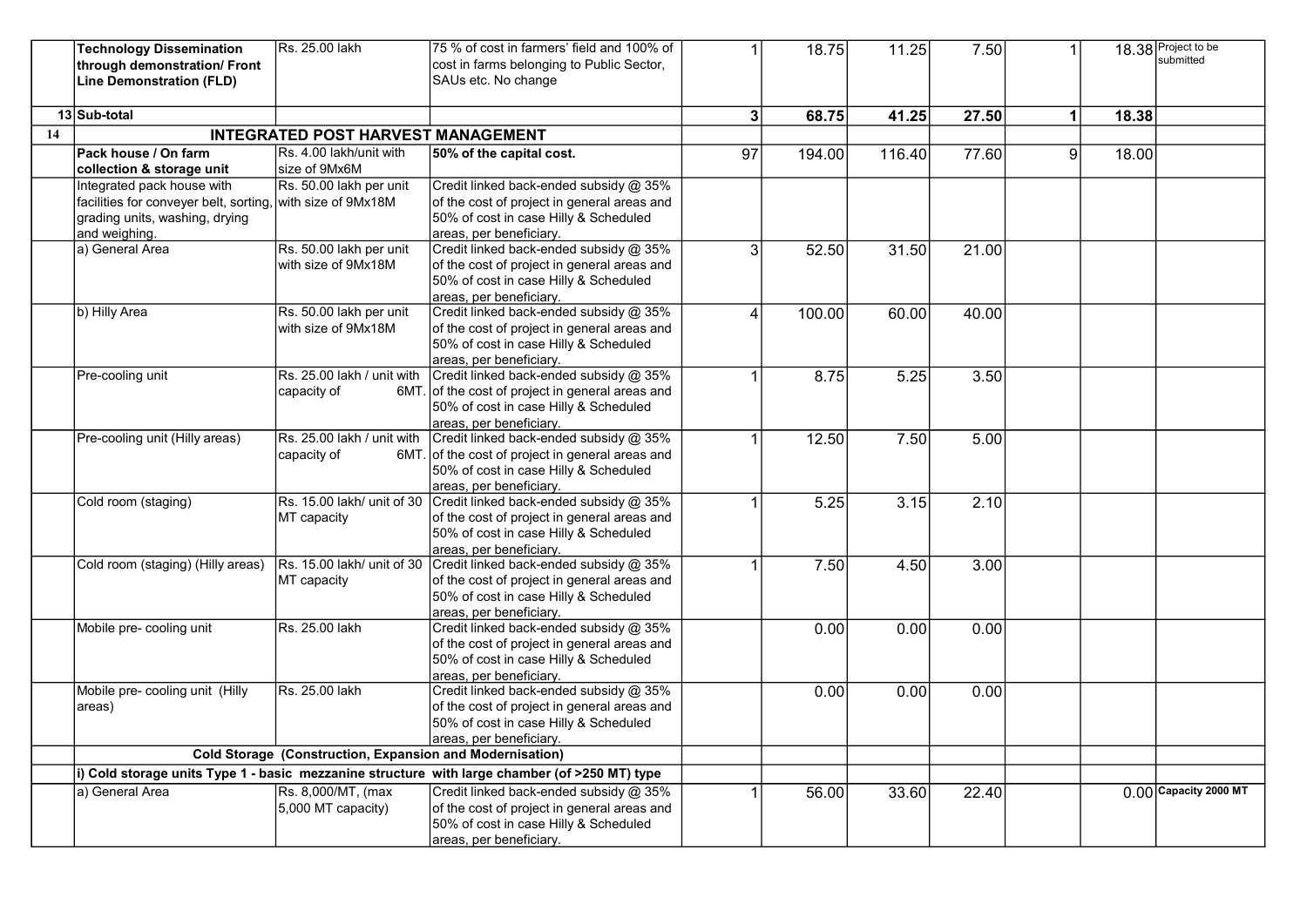| b) Hilly Area                                                        | Rs. 8,000/MT, (max                            | Credit linked back-ended subsidy @ 35%                                                      |       | 40.00  | 24.00  | 16.00                                                                               |  |                     | $0.00$ Capacity 1000 MT                 |
|----------------------------------------------------------------------|-----------------------------------------------|---------------------------------------------------------------------------------------------|-------|--------|--------|-------------------------------------------------------------------------------------|--|---------------------|-----------------------------------------|
|                                                                      | 5,000 MT capacity)                            | of the cost of project in general areas and<br>50% of cost in case Hilly & Scheduled        |       |        |        |                                                                                     |  |                     |                                         |
|                                                                      |                                               | areas, per beneficiary.                                                                     |       |        |        |                                                                                     |  |                     |                                         |
|                                                                      |                                               | ii) Cold Storage Unit Type 2 - PEB structure for multiple temperature and product use, more |       |        |        | 18.06<br>0.00<br>54.60<br>78.00<br>2.94<br>0.00<br>0.00<br>80.00<br>110.00<br>14.00 |  | Project<br>to<br>be |                                         |
| than 6 chambers (of < 250 MT) and basic material handling equipment. |                                               |                                                                                             |       |        |        |                                                                                     |  |                     | submitted                               |
| la) General Area                                                     | Rs. 10,000/MT, (max                           | Credit linked back-ended subsidy @ 35%                                                      |       | 45.15  | 27.09  |                                                                                     |  |                     | $0.00$ Capacity 1290 MT                 |
|                                                                      | 5,000 MT capacity)                            | of the cost of project in general areas and                                                 |       |        |        |                                                                                     |  |                     |                                         |
|                                                                      |                                               | 50% of cost in case Hilly & Scheduled                                                       |       |        |        |                                                                                     |  |                     |                                         |
|                                                                      |                                               | areas, per beneficiary.                                                                     |       |        |        |                                                                                     |  |                     |                                         |
| b) Hilly Area                                                        | Rs. 10,000/MT, (max                           | Credit linked back-ended subsidy @ 35%                                                      |       |        | 0.00   |                                                                                     |  |                     | 0.00 Capacity 500 MT                    |
|                                                                      | 5,000 MT capacity)                            | of the cost of project in general areas and<br>50% of cost in case Hilly & Scheduled        |       |        |        |                                                                                     |  |                     |                                         |
|                                                                      |                                               | areas, per beneficiary.                                                                     |       |        |        |                                                                                     |  |                     |                                         |
| Refer vans/ containers (general areas)                               |                                               |                                                                                             |       |        |        |                                                                                     |  |                     | Project<br>to<br>be                     |
| a) General Area                                                      | Rs. 26.00 lakh for 9 MT                       | Credit linked back-ended subsidy @ 35%                                                      | 15    | 136.50 | 81.90  |                                                                                     |  |                     | submitted<br>$9.10$ Project<br>to<br>be |
|                                                                      | (NHM & HMNEH), and                            | of the cost of project in general areas and                                                 |       |        |        |                                                                                     |  |                     | submitted                               |
|                                                                      | prorata basis for lesser                      | 50% of cost in case of Hilly & Scheduled                                                    |       |        |        |                                                                                     |  |                     |                                         |
|                                                                      | capacity, but not below 4                     | areas, per beneficiary.                                                                     |       |        |        |                                                                                     |  |                     |                                         |
|                                                                      | IMT.                                          |                                                                                             |       |        |        |                                                                                     |  |                     |                                         |
| b) Hilly Area                                                        | Rs. 26.00 lakh for 9 MT                       | Credit linked back-ended subsidy @ 35%                                                      | 15    | 195.00 | 117.00 |                                                                                     |  |                     | Project<br>to<br>be                     |
|                                                                      | (NHM & HMNEH), and                            | of the cost of project in general areas and                                                 |       |        |        |                                                                                     |  |                     | submitted                               |
|                                                                      | prorata basis for lesser                      | 50% of cost in case of Hilly & Scheduled                                                    |       |        |        |                                                                                     |  |                     |                                         |
|                                                                      | capacity, but not below 4                     | areas, per beneficiary.                                                                     |       |        |        |                                                                                     |  |                     |                                         |
|                                                                      | IMT.                                          |                                                                                             |       |        |        |                                                                                     |  |                     |                                         |
| Ripening chamber                                                     | Rs. 1.00 lakh/MT.                             | -do-                                                                                        |       | 7.35   | 4.41   |                                                                                     |  |                     | Capacity 21 MT                          |
| project in general areas                                             |                                               |                                                                                             |       |        |        |                                                                                     |  |                     | Capacity 10 MT                          |
| Ripening chamber<br>project in Hilly areas                           | Rs. 1.00 lakh/MT.                             | -do-                                                                                        |       |        | 0.00   |                                                                                     |  |                     |                                         |
| Evaporative / low energy cool                                        | Rs. 5.00 lakh/unit                            | 50% of the total cost.                                                                      |       | 0.00   | 0.00   |                                                                                     |  | 0.00                |                                         |
| chamber (8 MT)                                                       |                                               |                                                                                             |       |        |        |                                                                                     |  |                     |                                         |
| Primary/ Mobile / Minimal processing unit                            |                                               |                                                                                             |       |        |        |                                                                                     |  |                     | Project<br>to<br>be                     |
| a) General Area                                                      | Rs. 25.00 lakh/unit.                          | Credit linked back-ended subsidy @ 40%                                                      | 20    | 200.00 | 120.00 |                                                                                     |  | 69.20               | submitted                               |
|                                                                      |                                               | of the capital cost of project in general                                                   |       |        |        |                                                                                     |  |                     |                                         |
|                                                                      |                                               | areas and 55% in case of Hilly &                                                            |       |        |        |                                                                                     |  |                     |                                         |
|                                                                      |                                               | Scheduled areas, per beneficiary.                                                           |       |        |        |                                                                                     |  |                     |                                         |
| b) Hilly Area                                                        | Rs. 25.00 lakh/unit.                          | Credit linked back-ended subsidy @ 40%                                                      | 20    | 275.00 | 165.00 |                                                                                     |  |                     | Project<br>to<br>be                     |
|                                                                      |                                               | of the capital cost of project in general                                                   |       |        |        |                                                                                     |  |                     | submitted                               |
|                                                                      |                                               | areas and 55% in case of Hilly &                                                            |       |        |        |                                                                                     |  |                     |                                         |
|                                                                      |                                               | Scheduled areas, per beneficiary.                                                           |       |        |        |                                                                                     |  |                     |                                         |
| Preservation unit (low cost)                                         | Rs.2.00 lakh/unit for new                     | 50% of the total cost.                                                                      |       |        |        |                                                                                     |  |                     |                                         |
|                                                                      | unit and Rs.1.00lakh/unit                     |                                                                                             |       |        |        |                                                                                     |  |                     |                                         |
|                                                                      | for up-gradation<br>Rs.2.00 lakh/unit for new |                                                                                             |       |        |        |                                                                                     |  |                     |                                         |
| New unit                                                             | unit                                          |                                                                                             | 35.00 | 35.00  | 21.00  |                                                                                     |  | 0.00                |                                         |
| Upgraded unit                                                        | Rs.1.00lakh/unit for up-                      |                                                                                             | 10    | 5.00   | 3.00   | 2.00                                                                                |  |                     |                                         |
|                                                                      | gradation                                     |                                                                                             |       |        |        |                                                                                     |  |                     |                                         |
| Low cost onion storage structure                                     | Rs. 1.75 lakh/per unit                        | 50% of the total cost.                                                                      | 28    | 24.50  | 14.70  | 9.80                                                                                |  | 0.00                |                                         |
| $(25$ MT $)$                                                         |                                               |                                                                                             |       |        |        |                                                                                     |  |                     |                                         |
| Pusa Zero energy cool chamber                                        | Rs. 4000 per unit                             | 50% of the total cost.                                                                      |       | 0.00   | 0.00   | 0.00                                                                                |  | 0.00                |                                         |
| (100 kg)                                                             |                                               |                                                                                             |       |        |        |                                                                                     |  |                     |                                         |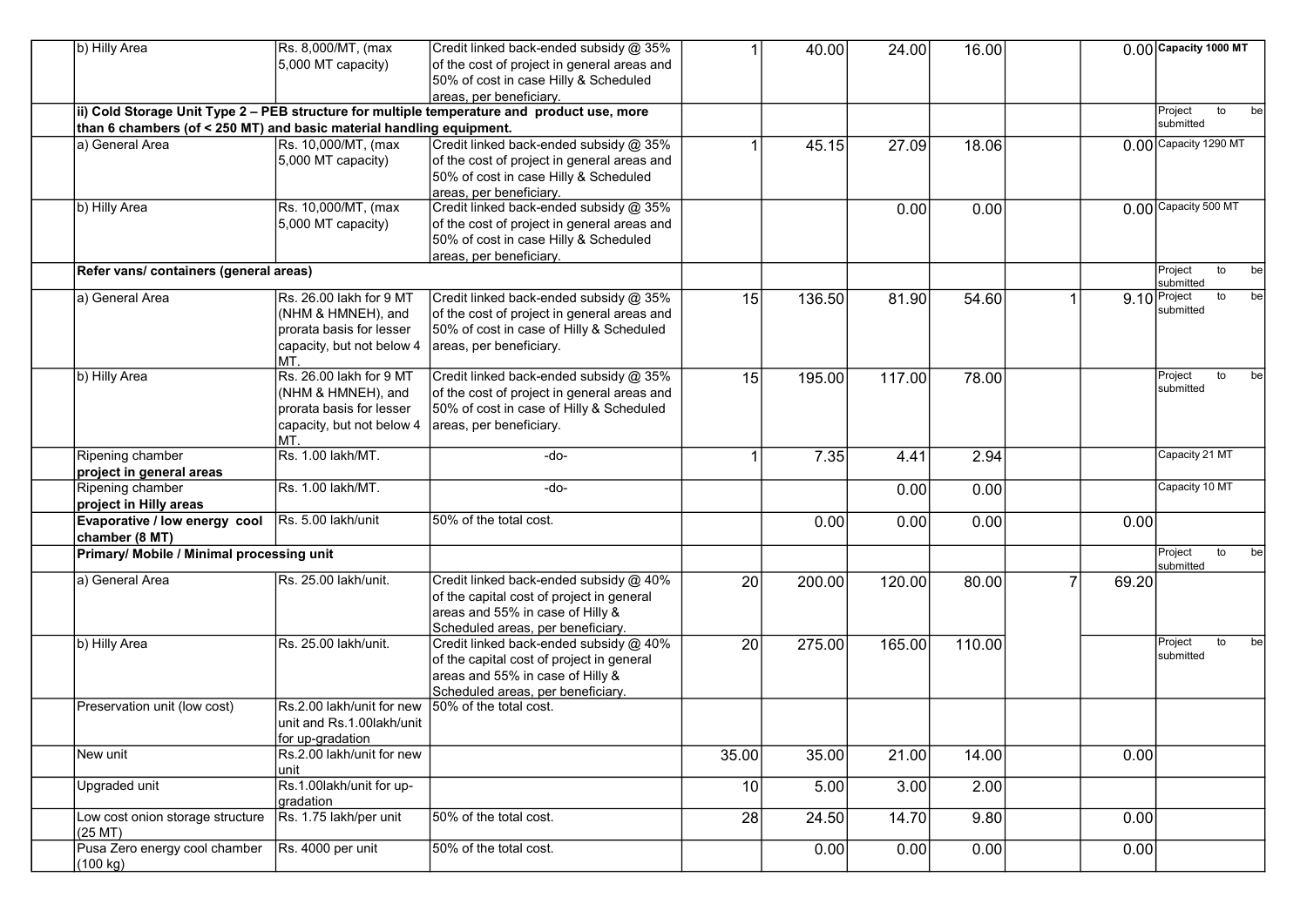|    | Integrated Cold Chain supply System                                                                                                                                                              |                                                                                        |                                                                                                                                                           |        |         |        |        |                 |        |                                 |
|----|--------------------------------------------------------------------------------------------------------------------------------------------------------------------------------------------------|----------------------------------------------------------------------------------------|-----------------------------------------------------------------------------------------------------------------------------------------------------------|--------|---------|--------|--------|-----------------|--------|---------------------------------|
|    | a) General Area                                                                                                                                                                                  | Project Based. Project<br>should comprise of<br>minimum two<br>components listed under | Credit linked back-ended subsidy @ 35%<br>of the cost of project in general areas and<br>50% of cost in case Hilly & Scheduled<br>areas, per beneficiary. |        | 0.00    | 0.00   | 0.00   |                 | 198.50 |                                 |
|    | b) Hilly Area                                                                                                                                                                                    | C.1 to C.13 above,<br>with maximum cost of<br>Rs. 600.00 lakh.                         | Credit linked back-ended subsidy @ 35%<br>of the cost of project in general areas and<br>50% of cost in case Hilly & Scheduled<br>areas, per beneficiary. |        | 0.00    | 0.00   | 0.00   |                 | 0.00   |                                 |
|    | Sub-total                                                                                                                                                                                        |                                                                                        |                                                                                                                                                           | 255.00 | 1400.00 | 840.00 | 560.00 | 17.00           | 294.80 |                                 |
| 15 | <b>Project Based activities</b>                                                                                                                                                                  |                                                                                        |                                                                                                                                                           |        |         |        |        |                 |        |                                 |
| iv | <b>Centre of Excellence</b>                                                                                                                                                                      | Rs.1000.00 lakh/ centre                                                                | 100% of cost to public sector. This can be<br>established through bi-lateral co-operation<br>also.                                                        |        |         |        |        |                 | 604.09 |                                 |
| 16 | Human Resource Development (HRD)                                                                                                                                                                 |                                                                                        |                                                                                                                                                           |        |         |        |        |                 |        |                                 |
|    | <b>Skill Development</b>                                                                                                                                                                         |                                                                                        |                                                                                                                                                           |        |         | 0.00   | 0.00   |                 | 0.00   |                                 |
|    | <b>HRD</b> for Supervisors &<br>Entrepreneurs                                                                                                                                                    | Rs. 20.00 lakh / unit                                                                  | 100% of the cost in first year. In<br>subsequent years, cost of infrastructure<br>not to be claimed.                                                      |        | 0.00    | 0.00   | 0.00   |                 | 0.00   |                                 |
|    | <b>HRD</b> for Gardeners                                                                                                                                                                         | Rs. 15.00 lakh / unit                                                                  | 100% of the cost.                                                                                                                                         |        | 0.00    | 0.00   | 0.00   |                 | 0.00   |                                 |
|    |                                                                                                                                                                                                  | <b>Training of farmers</b>                                                             |                                                                                                                                                           |        |         | 0.00   | 0.00   |                 |        |                                 |
|    | Within the State                                                                                                                                                                                 | Rs. 1000/day per farmer<br>including transport                                         | 100% of the cost.                                                                                                                                         | 40     | 20.00   | 12.00  | 8.00   |                 |        |                                 |
|    | Outside the state                                                                                                                                                                                | Project based as per<br>actual.                                                        | 100% of the cost.                                                                                                                                         |        |         | 0.00   | 0.00   |                 | 0.00   |                                 |
|    |                                                                                                                                                                                                  | (e) Exposure visit of farmers                                                          |                                                                                                                                                           |        |         | 0.00   | 0.00   |                 |        |                                 |
|    | Outside the State                                                                                                                                                                                | Project based as per<br>actual.                                                        | 100% of the cost.                                                                                                                                         |        | 10.00   | 6.00   | 4.00   |                 | 0.00   |                                 |
|    | Outside India                                                                                                                                                                                    |                                                                                        | Rs. 4.00 lakh / participant Project Based. 100% of air/rail travel cost.                                                                                  |        | 0.00    | 0.00   | 0.00   |                 |        | 0.00 Project to be<br>submitted |
|    |                                                                                                                                                                                                  |                                                                                        | Training / study tour of technical staff/ field functionaries                                                                                             |        |         | 0.00   | 0.00   |                 |        |                                 |
|    | Within the State                                                                                                                                                                                 | Rs.300/day per<br>participant plus TA/DA,<br>as admissible                             | 100% of the cost.                                                                                                                                         | 10     | 7.00    | 4.20   | 2.80   |                 | 0.00   |                                 |
|    | Study tour to progressive States/<br>units (group of minimum 5<br>participants)                                                                                                                  | Rs.800/day per<br>participant plus TA/DA,<br>as admissible                             | 100% of the cost.                                                                                                                                         | 15     | 29.90   | 17.94  | 11.96  |                 | 0.00   |                                 |
|    | Outside India                                                                                                                                                                                    | Rs. 6.00 lakh / participant                                                            | 100% of the cost on actual basis.                                                                                                                         |        | 6.00    | 3.60   | 2.40   | $\overline{10}$ |        | 68.00 Project to be             |
|    | Sub-total                                                                                                                                                                                        |                                                                                        |                                                                                                                                                           | 66     | 72.90   | 43.74  | 29.16  | 10.00           | 68.00  |                                 |
| 17 | Promotion of Farmer Producers<br>Organization/ FPO/FIG Farmer<br>Interest Groups of 15-20<br>farmers/20 ha, Growers<br>Associations and tie up with<br>Financial Institution and<br>Aggregators. | As per norms issued by<br>SFAC.                                                        | As per norms issued by SFAC from time to<br>time.                                                                                                         |        |         | 0.00   | 0.00   |                 |        |                                 |
| 18 |                                                                                                                                                                                                  |                                                                                        | <b>ESTABLISHMENT OF MARKETING INFRASTRUCTURE FOR HORTICULTURAL PRODUCE</b>                                                                                |        |         |        |        |                 |        |                                 |
|    | Retail Markets/ outlets (environmentally controlled)                                                                                                                                             |                                                                                        |                                                                                                                                                           |        |         |        |        |                 |        |                                 |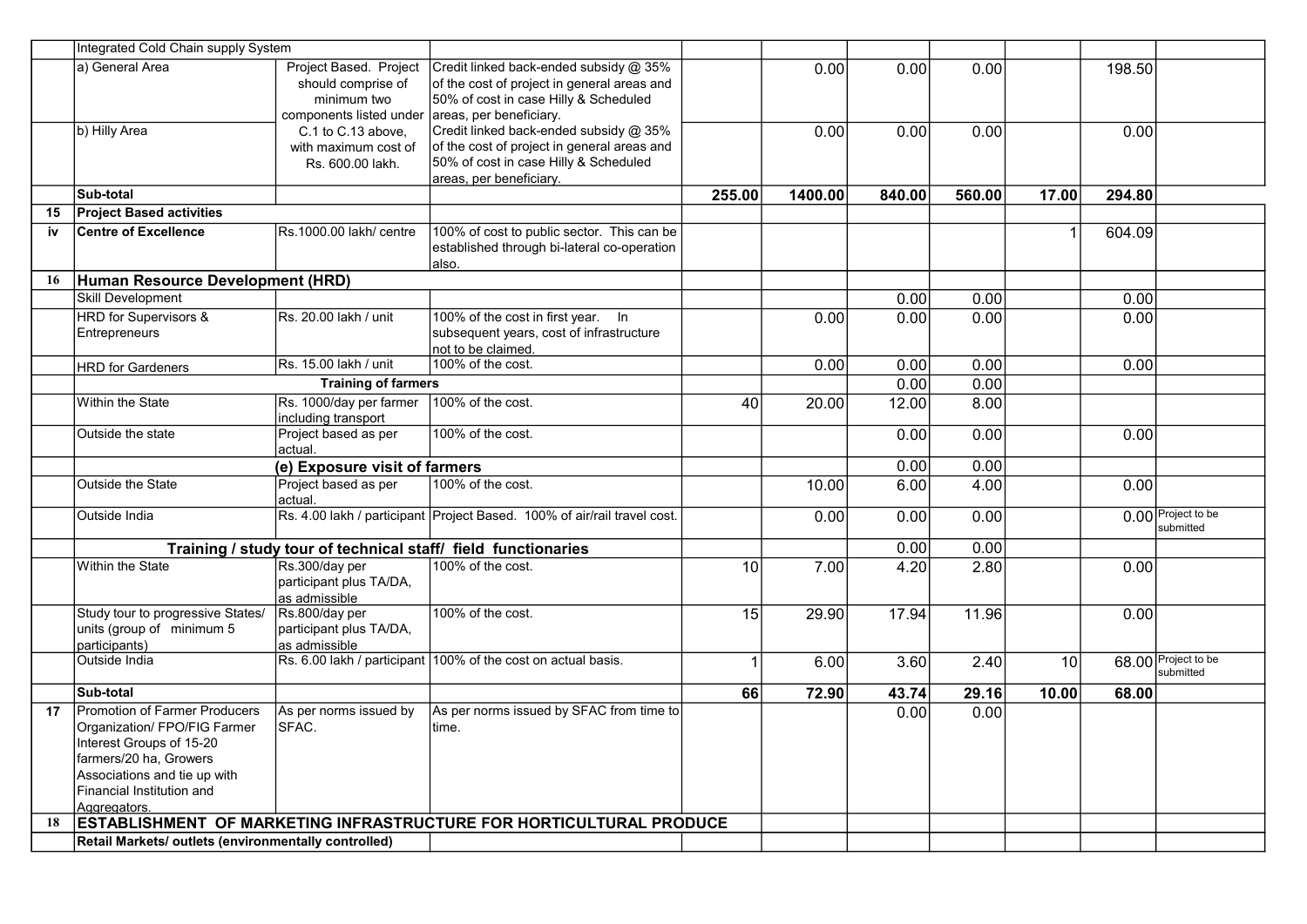|    | a) General Area                                                                 | Rs. 15.00 lakh /unit | Credit linked back-ended subsidy @ 35%<br>of the capital cost of project in general<br>areas and 50% in case of Hilly &<br>Scheduled areas, per beneficiary.  |       | 10.50  | 6.30   | 4.20  | 3     | 11.54 |  |
|----|---------------------------------------------------------------------------------|----------------------|---------------------------------------------------------------------------------------------------------------------------------------------------------------|-------|--------|--------|-------|-------|-------|--|
|    | b) Hilly Area                                                                   | Rs. 15.00 lakh /unit | Credit linked back-ended subsidy @ 35%<br>of the capital cost of project in general<br>areas and 50% in case of Hilly &<br>Scheduled areas, per beneficiary.  |       | 7.50   | 4.50   | 3.00  |       | 0.00  |  |
|    | Static/Mobile Vending Cart/<br>platform with cool chamber.                      | Rs. 30,000/ unit     | 50% of total cost.                                                                                                                                            | 50    | 7.50   | 4.50   | 3.00  | 13    | 1.95  |  |
|    | Sub-total                                                                       |                      |                                                                                                                                                               | 53.00 | 25.50  | 15.30  | 10.20 | 16.00 | 13.49 |  |
|    | <b>Functional Infrastructure for:</b>                                           |                      |                                                                                                                                                               |       |        |        |       |       |       |  |
|    | Collection, sorting/ grading, packing units etc.                                |                      |                                                                                                                                                               |       |        |        |       |       |       |  |
|    | a) General Area                                                                 | Rs.15.00 lakh        | Credit linked back-ended subsidy @ 40%<br>of the capital cost of project in general<br>areas and 55 % in case of Hilly &<br>Scheduled areas, per beneficiary. | 1.00  | 6.00   | 3.60   | 2.40  |       |       |  |
|    | b) Hilly Area                                                                   | Rs.15.00 lakh        | Credit linked back-ended subsidy @ 40%<br>of the capital cost of project in general<br>areas and 55 % in case of Hilly &<br>Scheduled areas, per beneficiary. | 1.00  | 8.25   | 4.95   | 3.30  |       |       |  |
|    | Quality control/ analysis lab                                                   | Rs. 200.00 lakh      | 100% of the total cost to public sector as<br>credit linked back ended subsidy.                                                                               |       |        | 0.00   | 0.00  |       | 0.00  |  |
|    | Quality control/ analysis lab                                                   | Rs. 200.00 lakh      | 50% of cost to private sector as credit<br>linked back ended subsidy.                                                                                         |       | 0.00   | 0.00   | 0.00  |       | 0.00  |  |
|    | Gravity operated rope way in hilly Rs. 15.00 lakh/km<br> areas                  |                      | Credit linked back-ended subsidy @ 50%<br>of capital costs in Hilly areas.                                                                                    |       | 0.00   | 0.00   | 0.00  |       | 0.00  |  |
|    | Sub-total                                                                       |                      |                                                                                                                                                               | 2.00  | 14.25  | 8.55   | 5.70  | 0.00  | 0.00  |  |
|    | <b>Total MKT</b>                                                                |                      |                                                                                                                                                               | 55.00 | 39.75  | 23.85  | 15.90 | 16.00 | 13.49 |  |
|    | <b>FOOD PROCESSING</b>                                                          |                      |                                                                                                                                                               |       |        |        |       |       |       |  |
|    | Food processing units                                                           | Rs. 800 lakh/unit    | Credit linked back ended capital<br>investment assistance of 50% of cost in<br>the States of J&K, Himachal and<br>Uttarakhand                                 |       | 0.00   | 0.00   | 0.00  |       | 0.00  |  |
|    | Sub-total                                                                       |                      |                                                                                                                                                               | 0.00  | 0.00   | 0.00   | 0.00  | 0.00  | 0.00  |  |
| 19 | <b>SPECIAL INTERVENTIONS</b>                                                    |                      |                                                                                                                                                               |       |        |        |       |       |       |  |
|    | Innovative interventions not<br>covered under any GOI schemes                   | 10% of outlay        | 50% of cost, based on project proposal.                                                                                                                       |       |        | 0.00   | 0.00  |       |       |  |
|    | Tackling of emergent/unforeseen<br>requirements of SHM                          |                      |                                                                                                                                                               |       | 10.00  | 6.00   | 4.00  |       |       |  |
|    | Vegetable based nutritional farming                                             |                      | 50% of cost, based on project proposal.                                                                                                                       |       | 0.00   | 0.00   | 0.00  |       |       |  |
|    | Small mushroom units                                                            | 10% of outlay        | 50% of cost, based on project proposal.                                                                                                                       |       | 0.00   | 0.00   | 0.00  |       |       |  |
|    | <b>Sub-total</b>                                                                |                      |                                                                                                                                                               | 0.00  | 10.00  | 6.00   | 4.00  | 0.00  | 0.00  |  |
| 20 | Other Components (Awareness, Survey etc.)                                       |                      |                                                                                                                                                               |       |        |        |       |       |       |  |
|    | Institutional Strengthening,<br>hire/purchase of vehicles,<br>hardware/software | Project based        | 100% assistance.<br>Seminars, conferences, workshops, exhibitions, Kisan Mela, horticulture shows, honey festivals etc.                                       |       | 235.00 | 141.00 | 94.00 |       | 0.096 |  |